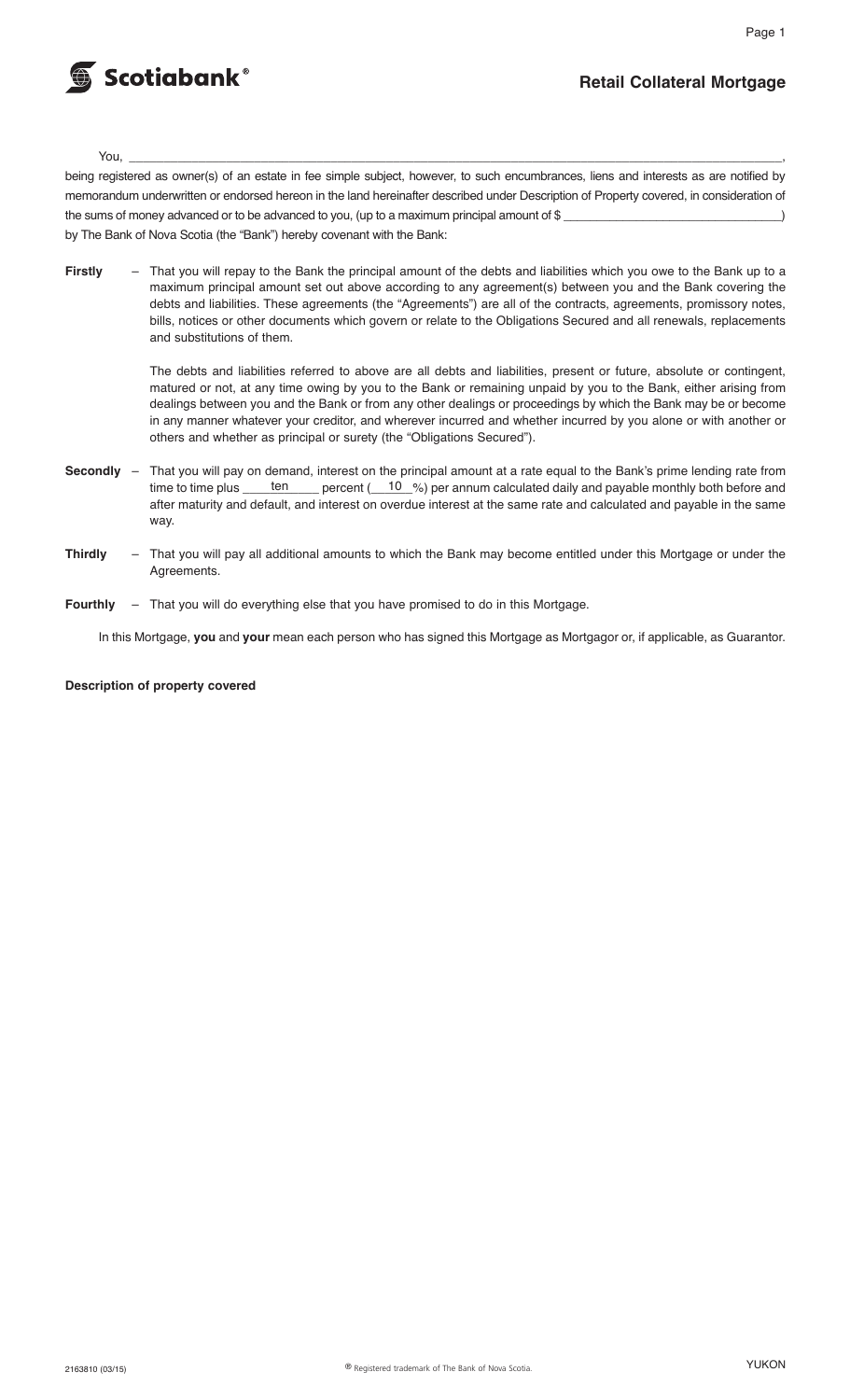|                                                            |    |                                                                                                                                                                                                                   | <b>CONSENT OF SPOUSE</b>              |                                                                                                                                                                                                                                                                     |  |
|------------------------------------------------------------|----|-------------------------------------------------------------------------------------------------------------------------------------------------------------------------------------------------------------------|---------------------------------------|---------------------------------------------------------------------------------------------------------------------------------------------------------------------------------------------------------------------------------------------------------------------|--|
|                                                            |    |                                                                                                                                                                                                                   |                                       |                                                                                                                                                                                                                                                                     |  |
|                                                            |    |                                                                                                                                                                                                                   |                                       |                                                                                                                                                                                                                                                                     |  |
|                                                            |    | transaction by this Instrument and release all my interest in the within lands.                                                                                                                                   |                                       |                                                                                                                                                                                                                                                                     |  |
|                                                            |    |                                                                                                                                                                                                                   |                                       |                                                                                                                                                                                                                                                                     |  |
| in the presence of:                                        |    | SIGNED, SEALED AND DELIVERED                                                                                                                                                                                      |                                       |                                                                                                                                                                                                                                                                     |  |
|                                                            |    | Witness (A NOTARY PUBLIC)                                                                                                                                                                                         | X.                                    |                                                                                                                                                                                                                                                                     |  |
|                                                            |    |                                                                                                                                                                                                                   | <b>SIGNING THIS MORTGAGE</b>          |                                                                                                                                                                                                                                                                     |  |
| above described.                                           |    |                                                                                                                                                                                                                   |                                       | You will be bound by the provisions in the Set of Standard Charge Terms attached to this Mortgage. For better securing of us the<br>repayment in manner aforesaid of the principal sum and interest, you hereby mortgage to us your estate and interest in the land |  |
|                                                            |    | must sign in the space provided for the witnesses' signatures. You acknowledge receiving a copy of this Mortgage.                                                                                                 |                                       | If you have read this Mortgage and you agree to its terms, sign in the spaces provided for the Mortgagors' signatures. Witnesses                                                                                                                                    |  |
|                                                            |    |                                                                                                                                                                                                                   |                                       | (Seal)                                                                                                                                                                                                                                                              |  |
| Witness                                                    |    |                                                                                                                                                                                                                   | Mortgagor                             |                                                                                                                                                                                                                                                                     |  |
|                                                            |    |                                                                                                                                                                                                                   | Х.                                    | (Seal)                                                                                                                                                                                                                                                              |  |
| Witness                                                    |    |                                                                                                                                                                                                                   | Mortgagor                             |                                                                                                                                                                                                                                                                     |  |
| х<br>Witness                                               |    |                                                                                                                                                                                                                   | Х<br>Guarantor                        | (Seal)                                                                                                                                                                                                                                                              |  |
|                                                            |    |                                                                                                                                                                                                                   | <b>AFFIDAVIT AS TO SPOUSAL STATUS</b> |                                                                                                                                                                                                                                                                     |  |
|                                                            |    |                                                                                                                                                                                                                   |                                       |                                                                                                                                                                                                                                                                     |  |
|                                                            |    |                                                                                                                                                                                                                   |                                       |                                                                                                                                                                                                                                                                     |  |
|                                                            | 1. | I am the Mortgagor of the property herein.                                                                                                                                                                        |                                       |                                                                                                                                                                                                                                                                     |  |
|                                                            | 2. | We are the Mortgagors of the property herein.                                                                                                                                                                     |                                       |                                                                                                                                                                                                                                                                     |  |
| <b>DELETE</b><br><b>INAPPROPRIATE</b><br><b>PROVISIONS</b> | 3. | The word "property" as used herein means the property described in the attached instrument or writing.                                                                                                            |                                       |                                                                                                                                                                                                                                                                     |  |
|                                                            | 4. | The words "property", "spouse" and "family home" as used herein are defined in Section 1 and Sections 21 and 24<br>respectively of the Family Property and Support Act, c.63, R.S.Y. 1986 and amendments thereto. |                                       |                                                                                                                                                                                                                                                                     |  |

- 5. When I/we executed the attached instrument:
	- (a) We were spouses of one another;
	- (b) I was not a spouse;
	- (c) I was a spouse;
	- (d) \_\_\_\_\_\_\_\_\_\_\_\_\_\_\_\_\_\_\_\_\_\_\_\_\_\_\_\_\_\_\_\_\_\_\_\_\_\_\_\_\_\_\_\_\_\_\_ was my spouse.

6. The property has never been occupied by myself and my spouse as our matrimonial home.

| SWORN BEFORE ME AT                             |  |
|------------------------------------------------|--|
|                                                |  |
|                                                |  |
|                                                |  |
| A NOTARY PUBLIC IN AND FOR THE YUKON TERRITORY |  |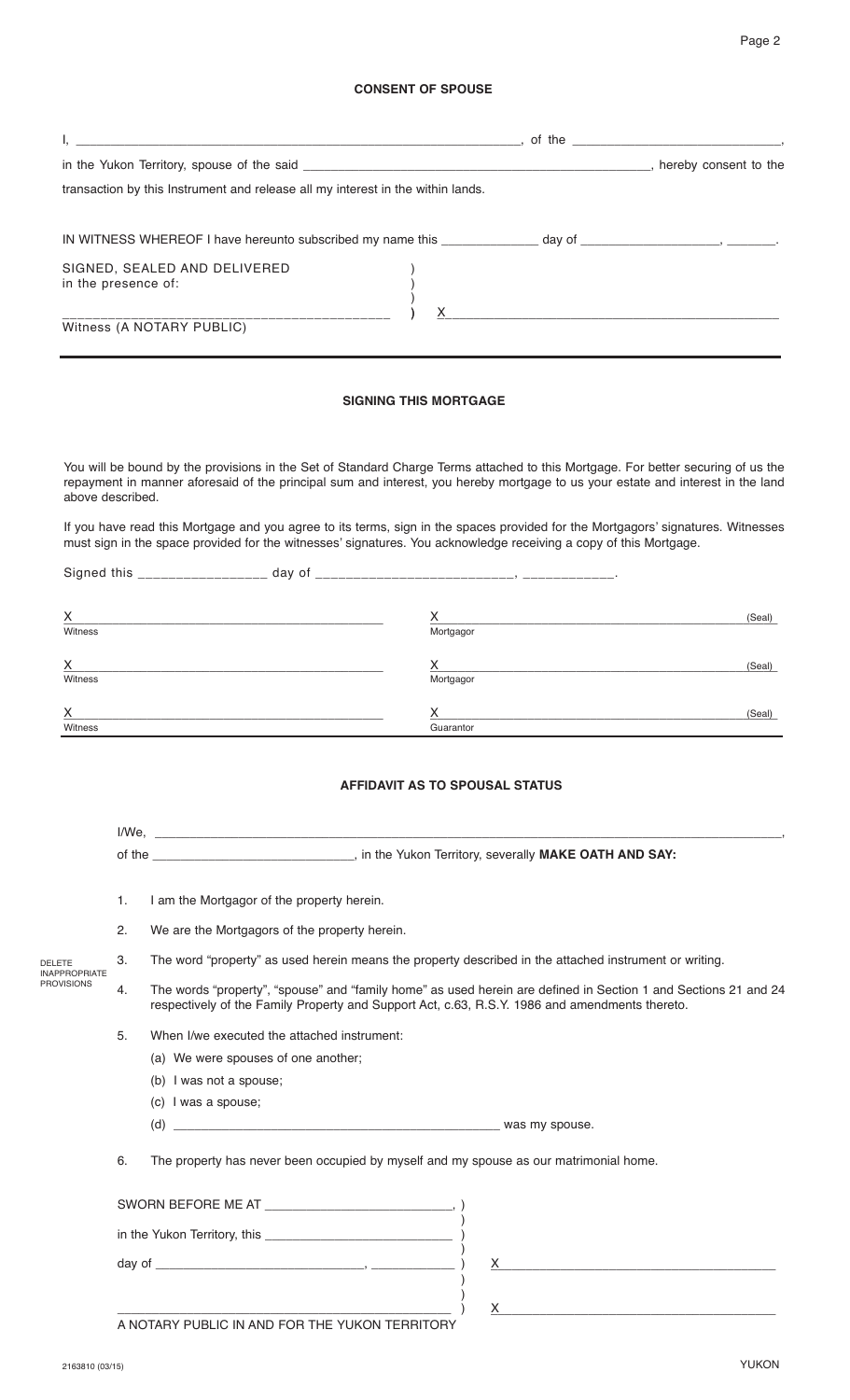# Page 3

# **CERTIFICATE OF INDEPENDENT LEGAL ADVICE**

| would incur by executing the attached Mortgage.                                        |                                                                                                                                              |
|----------------------------------------------------------------------------------------|----------------------------------------------------------------------------------------------------------------------------------------------|
|                                                                                        |                                                                                                                                              |
|                                                                                        |                                                                                                                                              |
| Mortgage.                                                                              |                                                                                                                                              |
|                                                                                        |                                                                                                                                              |
|                                                                                        | and for (his/her) interest only, and without regard to or consideration of the interest of ___________________________(Mortgagor) and        |
|                                                                                        |                                                                                                                                              |
|                                                                                        |                                                                                                                                              |
|                                                                                        |                                                                                                                                              |
|                                                                                        |                                                                                                                                              |
|                                                                                        |                                                                                                                                              |
|                                                                                        | acknowledge and declare that all of the foregoing statements are true and correct, that ____________________________(Mortgagor)              |
|                                                                                        | has not used any compulsion or made any threat or exercised any undue influence to induce us to take this action, and that                   |
|                                                                                        |                                                                                                                                              |
|                                                                                        |                                                                                                                                              |
|                                                                                        |                                                                                                                                              |
|                                                                                        |                                                                                                                                              |
|                                                                                        |                                                                                                                                              |
|                                                                                        |                                                                                                                                              |
| <b>CANADA</b>                                                                          |                                                                                                                                              |
| <b>YUKON TERRITORY</b>                                                                 | <b>AFFIDAVIT OF WITNESS</b>                                                                                                                  |
| <b>TO WIT:</b>                                                                         |                                                                                                                                              |
|                                                                                        | <u>Descriptions of the City of Whitehorse, the City of Whitehorse, and the City of Whitehorse, and the City of Whitehorse,</u>               |
| in the Yukon Territory, MAKE OATH AND SAY:                                             |                                                                                                                                              |
| 1.                                                                                     | named                                                                                                                                        |
| the same for the purpose named therein.                                                | in the within instrument who identified himself/herself/themselves to me, to be the person(s) named therein, duly sign and execute           |
| 2.                                                                                     |                                                                                                                                              |
| I am the subscribing witness thereto.                                                  |                                                                                                                                              |
| That the said part(y/ies) is/are in my belief of the full age of nineteen years.<br>З. |                                                                                                                                              |
|                                                                                        |                                                                                                                                              |
|                                                                                        |                                                                                                                                              |
|                                                                                        |                                                                                                                                              |
|                                                                                        |                                                                                                                                              |
|                                                                                        | $\mathsf X$ and $\mathsf X$ are the set of $\mathsf X$ and $\mathsf X$ are the set of $\mathsf X$ and $\mathsf X$ are the set of $\mathsf X$ |
| A NOTARY PUBLIC IN AND FOR THE YUKON TERRITORY                                         |                                                                                                                                              |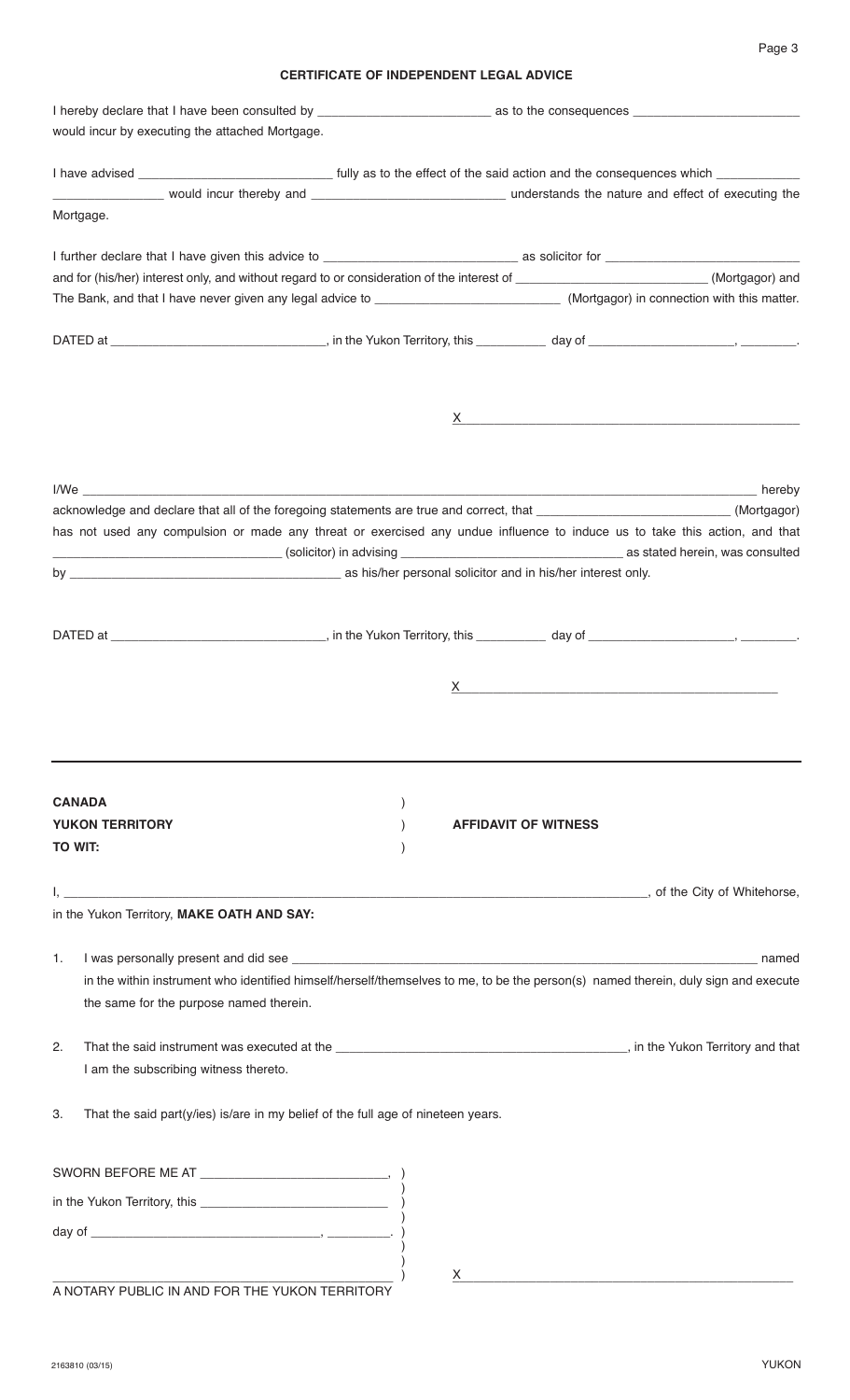

# **Retail Collateral Mortgage**

Page 1

# **LAND TITLES ACT SET OF STANDARD MORTGAGE TERMS**

# **1. Definitions**

 **Mortgage** means the Mortgage, any attached schedules, and this set of Standard Mortgage Terms. **You** and **your** mean each and every person who has signed or is bound by the Mortgage as Mortgagor and anyone who has signed the Agreements. **We**, **our** and **us** means Scotiabank or The Bank of Nova Scotia, the Mortgagee including our successors and assigns, and, as appropriate, any of our subsidiaries. Scotiabank acts as an agent for Scotia Mortgage Corporation, a wholly owned subsidiary. Any of our subsidiaries such as Scotia Mortgage Corporation, may act as our agent. Dealing with them is the same as dealing with us. **Property** means the Property described under the heading **Description of Property** in the Mortgage and anything else included under the heading **Description of Property Mortgaged** covered below. **Obligations Secured** means all debts and liabilities described under the heading **Obligations Secured**. **Costs and Servicing Fees** means all costs and servicing fees referred to in the Mortgage and the Agreements including costs and servicing fees under the headings **Costs and Servicing Fees** and **Additional Costs and Servicing Fees** covered below. **Agreement(s)** means all of the contracts, agreements, Companion Booklets (as amended or replaced), promissory notes, bills, notices or other documents which govern or relate to the Obligations Secured and all renewals, replacements and substitutions of them. The Mortgage is made pursuant to the **Land Titles Act**. **If the Mortgage is Canada** Mortgage and Housing Corporation (CMHC) insured, or insured by any other third party provider of similar insurance, it is **made according to the National Housing Act (Canada)**.

 References to paragraphs refer to paragraphs of this set of Standard Mortgage Terms. **Any reference to an Act in this Mortgage includes any amendment, replacement, or re-enactment of that Act**.

#### **2. Description of Property Mortgaged**

 Any Buildings now or later on the Property and any other Property that is at any time attached or fixed to the land, including additions, alterations and improvements to the Buildings are charged by this Mortgage.

#### **3. Obligations Secured**

 The debts and liabilities secured by this Mortgage are all obligations, debts and liabilities, present or future, absolute or contingent, matured or not, at any time owing by you to us or remaining unpaid by you to us, either arising from dealings between you and us or from any other dealings or proceedings by which we may be or become in any manner whatsoever your creditor, and wherever incurred and whether incurred by you alone or with another or others and whether as principal or surety.

 You agree to perform all your obligations and to pay in accordance with the Agreements and this Mortgage all amounts including but not limited to all Costs and Servicing Fees and other amounts due to us under this Mortgage or under any of the Agreements, and all interest, including compound interest, accruing on the Obligations Secured from time to time. These amounts are secured by this Mortgage and form part of the Obligations Secured.

 You agree that all payments that you make to us or that we ask you to make will be made in full without any set off, abatement, counterclaim, deductions or withholdings whatsoever. You agree that you do not have a right to cancel, offset or reduce any payment or debt by any amount we owe you.

# **4. What the Mortgage does**

 By signing this Mortgage, you charge your entire interest in the Property to us, and to anyone to whom the Mortgage is transferred in any way, as security for the payment to us, on demand, of the Obligations Secured up to the principal amount expressed as the Principal Amount in the Mortgage. The preceding sentence does not include the final day of any lease. The Mortgage secures a current or running account. The Mortgage is not satisfied or discharged by any intermediate payment of all or part of the Obligations Secured but remains a continuing security for payment and performance of the Obligations Secured, notwithstanding any change in the amount, nature or form of the Obligations Secured or any renewal, extension, amendment or replacement of the Agreements.

Our charge upon your interest in the Property, subject to the Mortgage and Agreements, will end when:

 (i) You have repaid and performed the Obligations Secured including all amounts to which we may become entitled under the Mortgage; and

- (ii) You have done everything else you have promised to do in the Agreements and the Mortgage: and
- (iii) We have signed and delivered to you a Discharge of the Mortgage.

 You may remain in possession of the Property in accordance with the Mortgage and Agreements. We can take any steps necessary to protect the entire interest you have charged to us and you agree that we may on your behalf execute and /or register any documents necessary to give effect to your charging your entire interest to us. This includes, but is not limited to, rectifying clerical errors.

#### **5. No obligation to advance**

 If we decide, for any reason, that we do not wish to advance the entire Principal Amount or any part of it to you then we do not have to do so, even though the Mortgage is prepared, signed or registered, and whether or not any amounts have already been advanced. However, by signing the Mortgage you charge all of your interest in the Property to us. You will, immediately, pay our Costs and Servicing Fees including but not limited, to investigating the title to the Property and preparing and registering the Mortgage.

#### **6. Your title to the Property**

As owner of the Property, you agree that it is a condition that, as of the date of this Mortgage and as at each subsequent advance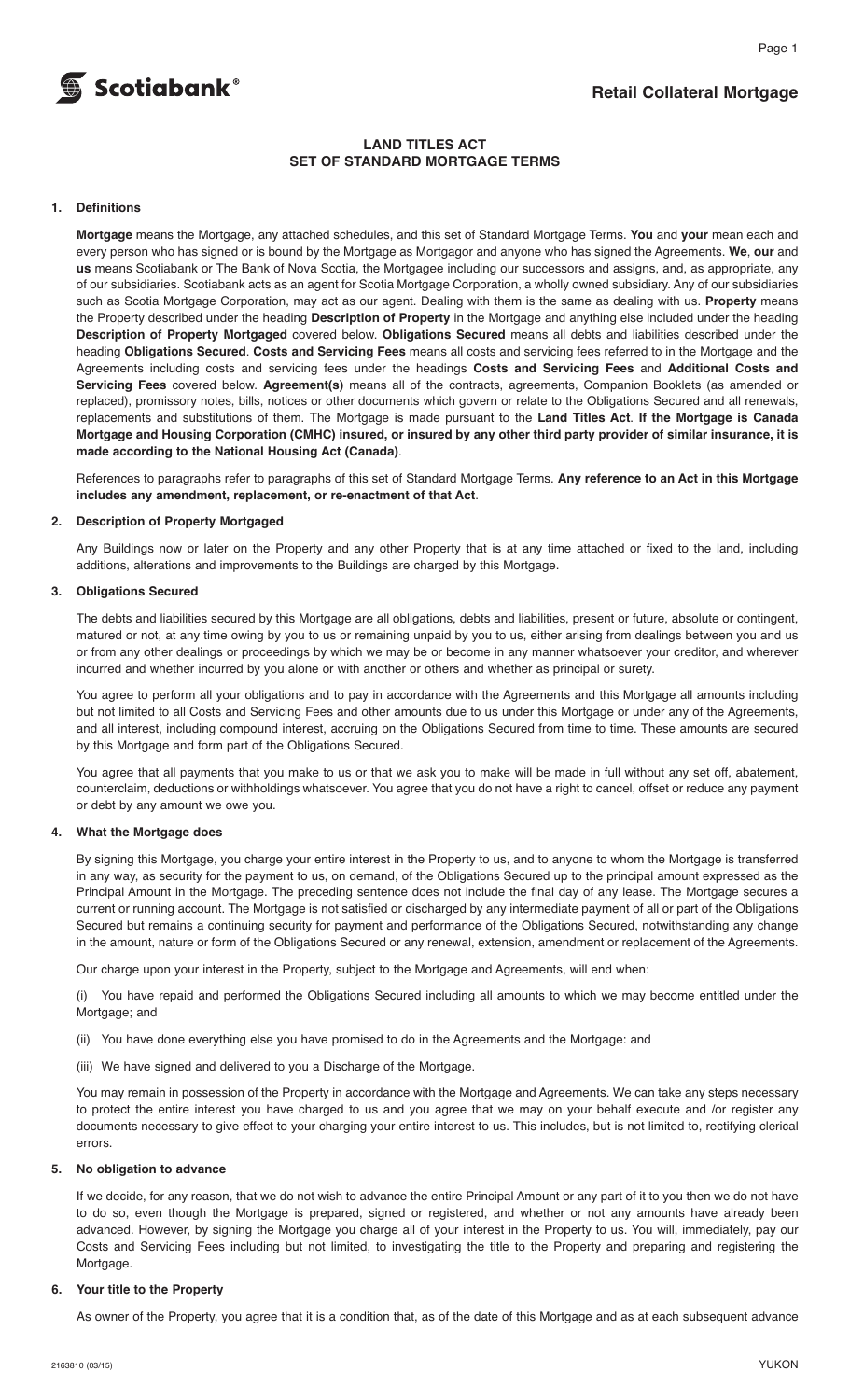of the Obligations Secured:

(i) You are the lawful owner of the Property;

(ii) You have the right to give us the Mortgage;

 (iii) There are no encumbrances or other claims or interests on the title to the Property other than those disclosed on the registered title to the Property; and

 (iv) There are no limitations or restrictions on your title to the Property except Building by-laws, zoning regulations and registered restrictions which have been complied with.

 If you are a tenant of the Property, you certify that, as of the date of this Mortgage and as at each subsequent advance of the Obligations Secured:

 (i) The Property is leased to you and your legal or personal representatives under a lease, a copy of which you have provided to us;

(ii) The lease is a binding and existing lease and all information you have provided to us concerning it is true;

- (iii) All rents payable and other amounts due under the lease have been paid;
- (iv) You have permission or the right to assign and mortgage or charge the lease; and

 (v) Except as expressed in the lease, there are no limitations, restrictions or encumbrances on your interest under the lease other than Building by-laws, zoning regulations and registered restrictions which have been complied with.

You agree not to further transfer, mortgage, charge, hypothecate, lease or encumber the Property without our prior written consent.

You promise not to do anything that will interfere with our charge upon your interest in the Property and you agree to sign any documents or do anything further that we think is necessary to charge to us your interest in the Property.

 If we agree in writing that the Mortgage is not a first charge on the Property, you agree not to increase the principal amount owing under any prior charge or to re-borrow any amount repaid under a prior charge without our written approval unless the prior charge is held by us. We may withhold our approval for any reason. You promise not to default under any prior charge. You consent to us giving notice to the holder of the other charge of the existence of this Mortgage and of all the terms of this Mortgage and Agreements.

#### **7. Your Responsibilities**

 (i) **Payment** – You agree to pay us the Obligations Secured on demand, and to comply with all your other obligations under this Mortgage or under all Agreements.

#### (ii) **Insurance**

 (a) You will insure without delay, and keep insured, in our favour and until the Mortgage is discharged, all Buildings and improvements covered by the Mortgage as set out in the definition of Property above (including those which will be built in the future both during construction and afterwards) ("the Buildings") against loss or damage by fire and other perils usually covered by a standard extended coverage insurance policy and against any other perils we request. Such insurance must be provided by a company approved by us for the full replacement cost of the Buildings (the maximum amount for which the Buildings can be insured) in Canadian dollars. Your policy must be in a form satisfactory to us and must include extended perils coverage and the Canadian standard mortgage clause satisfactory to us stating that loss under the policy is payable to us. You shall, at our request, transfer to us all insurance policies and receipts you have on the Buildings and any proceeds from that insurance. Co-insurance is not permitted.

In our opinion, if you do not comply with this section before your insurance expires or is terminated, and if you do not:

- maintain insurance on the Buildings;
- deliver a copy of any insurance policy and/or receipt of payment to us within five (5) calendar days after we make a request; or
- provide us with evidence, of any renewal or replacement of the insurance or insurance broker, at least thirty (30) days before your insurance expires or is terminated;
- provide us with a policy that contains an assurance by the insurer to notify the Bank in writing not less than thirty (30) days prior to any material change, cancellation, failure to renew or termination of any policy;

we can, but are not obliged to insure any of the Property or Buildings.

 (b) We may take out insurance under an individual policy or the Property may be insured under a blanket insurance policy issued to us. If we take out such insurance we will insure the Property only for the amount owing under the Obligations Secured. You will pay our Costs and Servicing Fees immediately.

 Also, if the insurance you obtain is not acceptable to us in our reasonable estimation, we can require you to replace it with insurance which is acceptable. If the Property includes a condominium unit you will seek to ensure the full compliance by the condominium corporation with its duties and obligations under the Condominium Act and the Declaration and By-Laws of the condominium corporation.

 (c) If the Property is a condominium unit you will ensure that the Condominium Corporation will at all times comply with the terms of all insurance policies, the insurance provisions of the Declaration and any insurance trust agreement. You will also ensure that the insurance taken out by the Condominium Corporation complies with the obligations of this section. You will ensure that the Condominium Corporation assigns and delivers to us certificates of insurance or, if required by us, certified copies of each insurance policy, as soon as possible after placing the required insurance.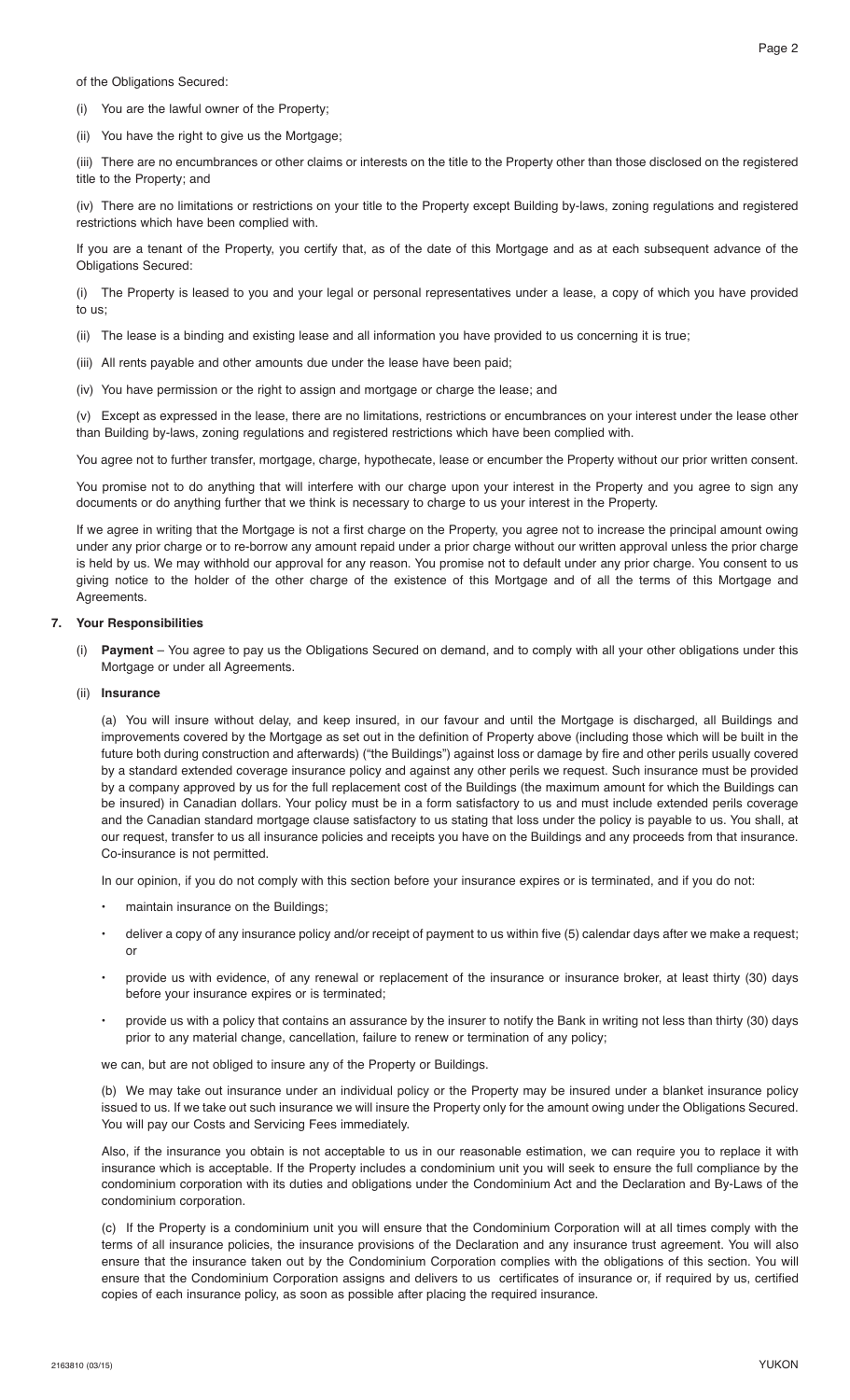In addition to the insurance which the corporation must obtain, you must:

- i) Insure your condominium unit:
- ii) Insure all improvements which you or previous owners have made to your unit;
- iii) Insure your common or other interest in the Buildings (whether presently existing or built in the future, both during construction and afterwards) which are part of the condominium Property or assets of the corporation, if the corporation fails to insure the Buildings or assets as required or if we require you to do so;
- iv) Assign your insurance policies to us and (as far as permitted by law) your interest in the policies held by the corporation.

 Insurance proceeds may, to the extent permitted by law, in whole or in part and, at our sole discretion, be applied to rebuild or repair the damaged Buildings or paid to you or paid to any other person who owns or did own the Property, (as established by the registered title) or applied, to reduce any part of the Obligations Secured, whether due or not yet due.

 (d) You will not take or fail to take any action that may jeopardize insurance coverage for the Property without our prior written consent. You will not leave the Property unoccupied for a period of four (4) consecutive days between September 1 and June 15 nor will you leave the Property unoccupied for a period of thirty (30) consecutive days between June 16 to August 31 without our prior written consent. If you are in default under the Mortgage and if we post a notice on the Property requesting you contact us and you fail to do so within five (5) calendar days following posting of the notice you agree that this constitutes conclusive evidence that you have left the Property unoccupied and we shall be at liberty to enter or take possession of the Property.

 (e) All policies of insurance must show any loss payable (i) to us, (ii) to a trustee approved in writing by us pursuant to an insurance trust agreement approved by us or (iii) to both (if the Property is a condominium unit). The terms of any insurance trust agreements, once approved in writing by us, may not be altered without our further written approval.

 (f) The Mortgage also charges all insurance proceeds as security for the Obligations Secured. If the Property is a condominium unit, the Mortgage also charges your interest in the insurance trust and any insurance proceeds relating to the Property held by the trustee.

 (g) If there is any loss or damage, you must furnish at your own expense all necessary proofs of claims and do all necessary acts to enable us to obtain payment of the insurance proceeds. Production of the Mortgage will be sufficient authority for the insurer to pay any loss to us.

 (h) You will, immediately, pay our Costs and Servicing Fees related to and with respect to insurance, including investigating any insurance matters, administering insurance cancellations, paying insurance premiums, dealing with insurance claims or taking out any insurance under an individual or blanket insurance policy issued to us. You will pay our Costs and Servicing Fees immediately. If you do not, we may declare that you are in default on this Mortgage, or add these amounts to your Obligations Secured, or do both. If we add these amounts to your Obligations Secured, interest will be charged at the interest rate provided for in the Mortgage and the Agreements until they are repaid.

#### (iii) **Taxes**

 (a) You will make tax payments to us in accordance with this section on account of the property taxes payable on your Property so that we may pay the taxes when they become due.

 (b) We can deduct from any advance of the Obligations Secured enough money to pay all taxes due which have not been paid.

 (c) The tax payments will be made on the same dates that your regular mortgage loan payments are to be paid to us. Your tax installments will consist of the estimated annual taxes divided by the number of regular mortgage loan payments you are required to make. We may change the amount of the tax payments you make and the frequency of the tax installments from time to time to reflect changes in the annual taxes on your Property or to reflect an amount that exceeds our estimate of your taxes.

 The tax payments should enable us to pay all taxes on or before the annual due date for the taxes. If your taxes are payable in installments, the tax payments should enable us to pay each and every installment of taxes on your Property on or before the date on which the final installment is due.

 (d) If, however, the annual due date or the final installment date for the payment of your taxes is less than one year from the Interest Adjustment Date, you will pay us equal tax payments during that period and during the next 12 months. These equal tax payments will be based on our estimate of the total taxes payable for both periods so that we will receive enough money from you to pay all taxes for both of those periods.

(e) You will send us immediately upon their receipt, all assessment notices, tax bills or tax notices which you receive.

 (f) We will estimate your Property taxes for the year based on information received from you. We may revise the estimate from time to time. You will pay to us on demand any amount by which the actual taxes on your Property exceed our estimate of your taxes or exceed the amount we have accumulated to pay your taxes and failure to do so may result in additional charges fees, or penalties from the taxing authority. Or, at our option, we may increase the tax payment to cover this amount.

 (g) We will pay your taxes from the tax payments we receive from you as long as you are not in default under this Mortgage. We are not obliged to make tax payments on the due dates or more often than once a year. If you have not paid us enough for taxes, we may still pay the taxes. This will create a debit balance in your tax account. Any debit balance is immediately payable by you. Until paid, any debit balance will be added to the Obligations Secured and will be a charge against your Property. We are under no obligation to advise you that a debit balance has been created.

 (h) We will pay you interest on any credit balance in your tax account. The interest we pay will not be less than that paid by The Bank of Nova Scotia on their savings-chequing accounts with the same credit balance. We will charge you interest on the debit balance in your tax account at the interest rate payable on the mortgage loan amount until the debit balance is paid to us in full.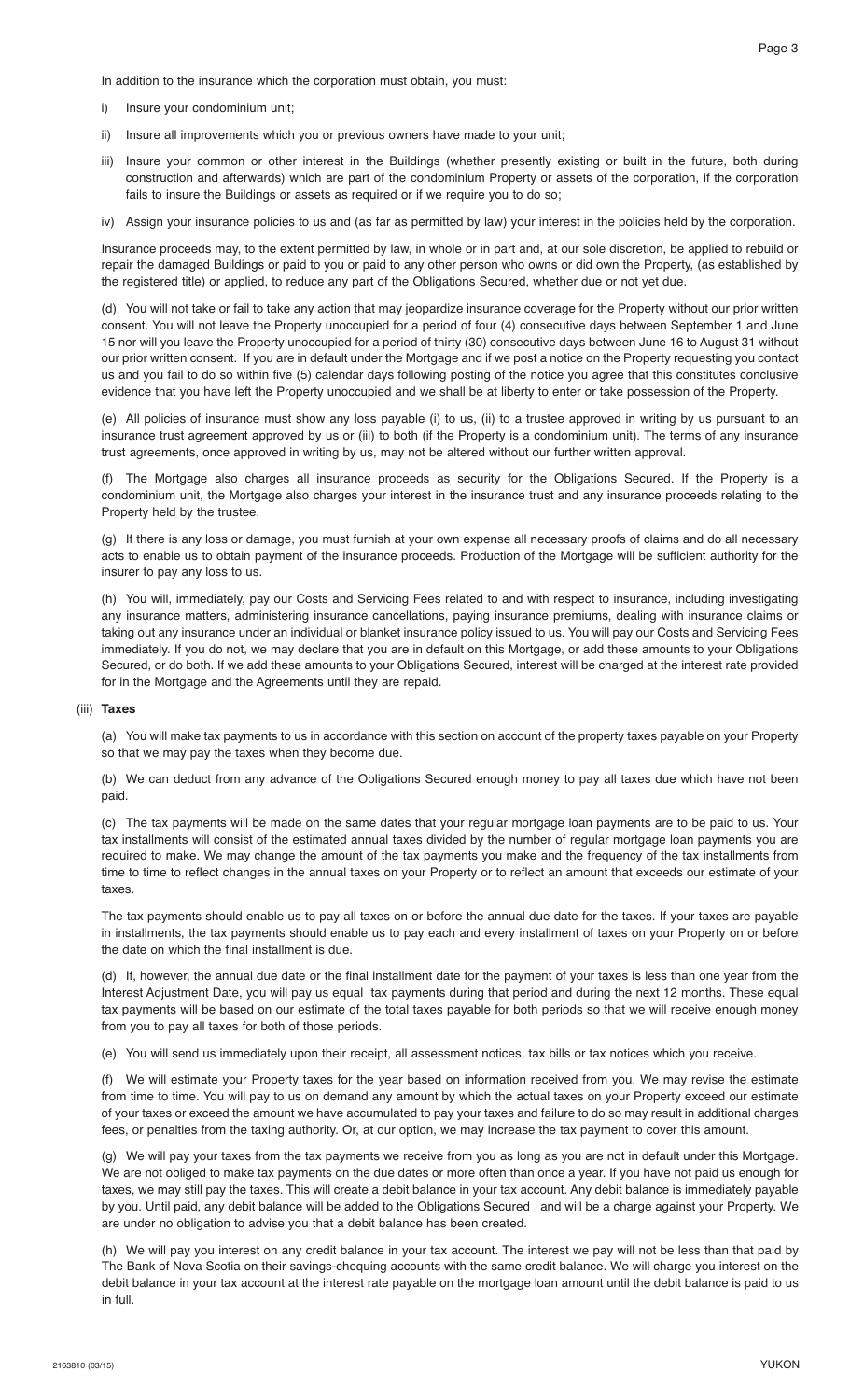(i) We may apply the money in your tax account towards payment of any amount you owe in connection with your Mortgage that you fail to pay us when it is due.

 (j) We may agree not to require you to make property tax payments through us. If this is the case, you agree to pay all taxes directly to the taxing authority when due and to provide us with a copy of a receipt or other acceptable evidence of payment within thirty (30) days after the due date. We may also verify payment of property taxes directly with the taxing authority. Despite our agreeing not to require you to make property tax payments through us, we can, on notice, at any time, require you to make tax payments to us in accordance with this section on account of the property taxes payable on your Property so that we may pay the taxes when they become due. You agree to execute all necessary documentation required by us.

 (k) Whether the taxes are paid through us or by you, you will, immediately, pay our Costs and Servicing Fees related to and with respect to taxes, including collecting money for and paying your property taxes, including amounts charged by the taxing authority for providing information about your property taxes, for sending us your property tax invoices or for accepting property tax payments from us on your behalf. You will pay our Costs and Servicing Fees immediately. If you do not, we may declare that you are in default on this Mortgage, or add these amounts to your tax account, or do both. If we add these amounts to your tax account, interest will be charged at the interest rate payable on the mortgage loan amount until they are repaid. If you do not have a tax account we may add these amounts to your Obligations Secured and interest will be charged at the interest rate provided for in the Mortgage and the Agreements until they are repaid.

 (iv) **Other charges** – You agree to pay all taxes, charges, mortgages, liens, common expenses, claims and other encumbrances on the Property when they are due. If you do not pay any of these amounts when they are due, we can pay them. We can also, without prior notice to you, pay off any liens, claims, common expenses or encumbrances against your Property which we consider to have priority over the Mortgage. If your obligation under the Mortgage is to comply with an obligation to another person, and the other person claims that you haven't complied, we can do what we choose to comply as if this claim is valid and even if you dispute it. We are entitled to rely on any statement we receive for the purpose of making any payment required to protect our interest in your Property and will not be required to undertake any further investigation. These statements will be considered conclusive evidence of the amount owing.

 If we pay on your behalf any taxes, charges, mortgages, liens, claims, or other encumbrances or any common expenses, you will pay our Costs and Servicing Fees immediately.

 You will also pay immediately all our Costs and Servicing Fees related to collecting any payments not received from you when due.

 (v) **Keeping the Property in good condition** – You agree to keep the Property in good condition and to make any repairs that are needed. You also agree not to do anything, or let anyone else do anything, that lowers the value of the Property or negatively affects the marketability of your Property. We can inspect the Property at any reasonable time, and charge the Costs and Servicing Fees of any inspections to you.

 If you don't keep the Property in good condition, or if you or anyone else does anything that lowers the value of the Property or negatively affects the marketability of your Property, or fail to comply with this section, we can make any repairs which we consider necessary and charge our Costs and Servicing Fees of repairs to you. You will pay our Costs and Servicing Fees immediately.

 Despite whether you did or did not obtain the governmental approvals that apply to your Property you will not make any alterations, additions, improvements, changes, or tear down, construct, renovate or add to the Property without our prior written consent. In either case, we may withhold our approval in our sole discretion.

 You or any party using your Property with your permission will not use the Property for any business purposes without our consent.

You or any party using your Property with your permission may not use your Property for illegal purposes or illegal substances.

You will not use your Property to cultivate or store marijuana.

#### (vi) **If you are a tenant of the Property** – You promise:

- to pay the rents and other amounts due under the lease as they fall due;
- to comply with all of the other terms of the lease and not to do anything that would cause the lease to be terminated;
- not to surrender the lease:
- not to make any change in the lease without first obtaining our written consent;
- to give us a true copy of any notice or request you receive concerning the lease; and
- to notify us immediately if your landlord advises you of early termination or takes any steps to effect early termination of the lease.

 We can but are not obliged to appoint an agent to assign your lease and the last day of the term of your lease and the last day of any renewal term of your lease on your behalf and in your name. We may appoint an agent to transfer your interest in your Property as required to enforce any of our rights under this Mortgage, including our right to sell your Property under power of sale. The agent is to be your agent and not ours and the agent's default is considered to be solely your default.

 We are not obliged to collect any rent or other income from the Property nor to comply with any term of any lease or agreement. If we choose to exercise any of our rights with respect to the rents, then our rights in the rents will take priority over all other parties claiming an interest in the rents.

 We shall have the right to cure any default by you under the lease but are not required to do so. You will pay our Costs and Servicing Fees immediately.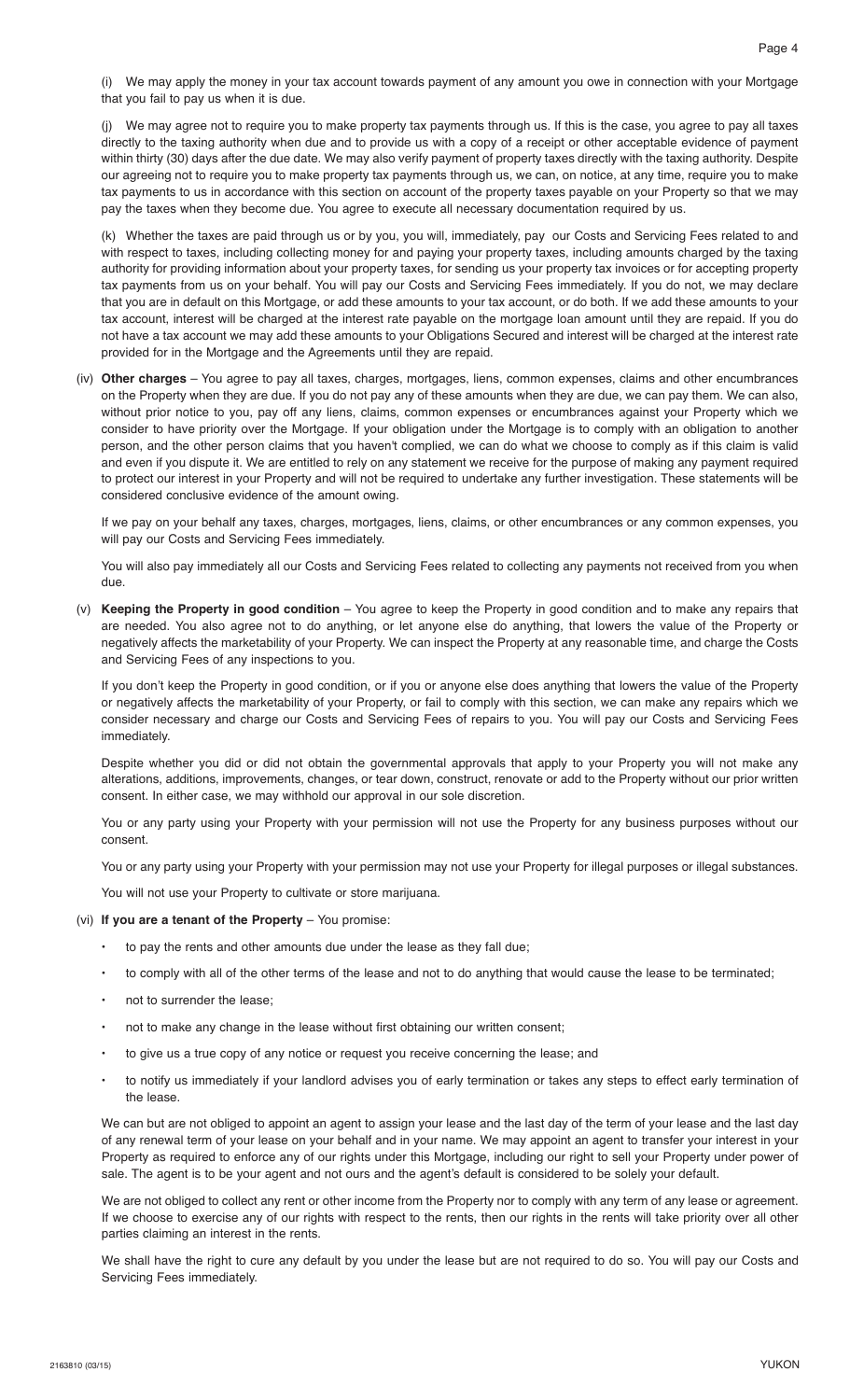You will pay our Costs and Servicing Fees immediately. If you do not, we may declare that you are in default on this Mortgage, or add these amounts to the Obligations Secured, or do both. If we add these amounts to the Obligations Secured interest on these amounts will be charged at the interest rate provided for in the Mortgage and the Agreements until they are repaid.

## **8. Applying your payment**

We may allocate your payments to any loan under the agreement both before and after default.

 Subject to the rights of any third party, any money we obtain by enforcing our rights after paying our Costs and Servicing Fees, will be applied first to the mortgage loan(s), then the line(s) of credit, the term loan(s), credit card(s) and finally to overdraft(s).

#### **9. Prepayment**

Your right to prepay, if any, the principal amount will be set out in the Agreements.

 If there is a default under the Mortgage and/or the Agreements and the entire balance of the Obligations Secured is accelerated and becomes immediately due and payable prior to the maturity date, you shall pay us, in addition to the full balance of the Obligations Secured, a bonus equal to three (3) months of interest on the mortgage loan amounts, at the rate of interest set out in the Agreements. The said bonus shall be payable notwithstanding any enforcement action already taken by us and we shall have no obligation to discharge the Mortgage until such payment is made.

 Where a default under the Mortgage and/or the Agreements continues to or is made after the maturity date, you shall still pay us, in addition to the full balance of the amount owing on the Obligations Secured, a bonus equal to three (3) months of interest on the mortgage loan amounts, at the rate of interest set out in the Agreements, and we shall have no obligation to discharge the Mortgage until such payment is made, notwithstanding any enforcement action already taken by us. In the event your Property is sold by us, we shall be entitled to recover the bonus of three (3) months of interest on the mortgage loan amounts from the proceeds of any sale of your Property or other proceedings for enforcement of the Mortgage and/or the Agreements, even if the sale of your Property occurs after the maturity date. Nothing herein shall be deemed to affect or in any way limit our rights to recover by action or otherwise the Obligations Secured upon default or maturity.

# **10. Building Mortgages**

 The word improvement includes any construction, installation, alteration, addition, repair or demolition of or to your Property. If any portion of the Obligations Secured is to finance an improvement, you must so inform us in writing immediately and before any advances of such portion of the Obligations Secured. You must also provide us immediately with copies of all contracts and subcontracts relating to the improvement and any amendments to them. You agree that any improvement shall be made only according to contracts, plans and specifications approved in writing by us in advance and obtain our written consent. If we consent, you must complete all such Buildings or improvements as quickly as possible and provide us with proof of payment of all contracts from time to time as we require. If you do not complete the construction, we may do so and our Costs and Servicing Fees will form a part of the Obligations Secured and will bear interest at the interest rate provided for in the Mortgage and the Agreements. You will pay our Costs and Servicing Fees immediately. We will make advances (part payments of the principal amount) to you based on the progress of the improvement, until either completion and occupation or sale of the Property. We will determine whether or not any advances will be made, when they will be made and in what amount. Whatever the purpose of the Mortgage may be, we may in our sole and absolute discretion hold back funds from advances until we are satisfied that you have complied with the holdback provisions of the Builders Lien Act. You authorize us to provide information about the Mortgage to any person claiming a lien on the Property.

 We do not assume any responsibility for the construction of any Buildings on your Property or the completion of any improvements to your Property or for any contractual terms or arrangements made between you and the builder or any contractors/subcontractors.

 Costs and Servicing Fees relating to inspections, appraisals and other external experts which we require are your responsibility and may be deducted from advances. We will hold back sufficient funds to meet applicable lien holdback requirements and/or require our solicitor to do so until the applicable lien filing period has expired. Your solicitor can provide you with the applicable amount of the holdback.

#### **11. Transfer of leases and rents**

 As additional and separate security for the Obligations Secured, you assign to us all existing and future rents and leases relating to the Property. In particular you transfer and assign to us as security:

(i) All leases, lease agreements and their renewals;

 (ii) All rents and other money payable under the terms of all such leases and agreements. However, we may allow you to receive the rents so long as there is no default by you in making your payments to us or in complying with your other obligations to us under the Mortgage or any of the Agreements; and

(iii) All of your rights under such leases and agreements.

In addition you confirm that:

 (i) You must obtain our prior written consent for any future leases of the Property or for the renewal of any lease (other than a renewal provided for in any lease);

(ii) Nothing we do under this paragraph shall put us in possession of the Property;

 (iii) However, if you default under the Mortgage, we have the right to take possession of the Property, inspect, collect rents or manage the Property; and

 (iv) We are not obliged to collect any rent or other income from the Property nor to comply with any term of any lease or agreement. If we choose to exercise any of our rights with respect to the rents, then our rights in the rents will take priority over all other parties claiming an interest in the rents.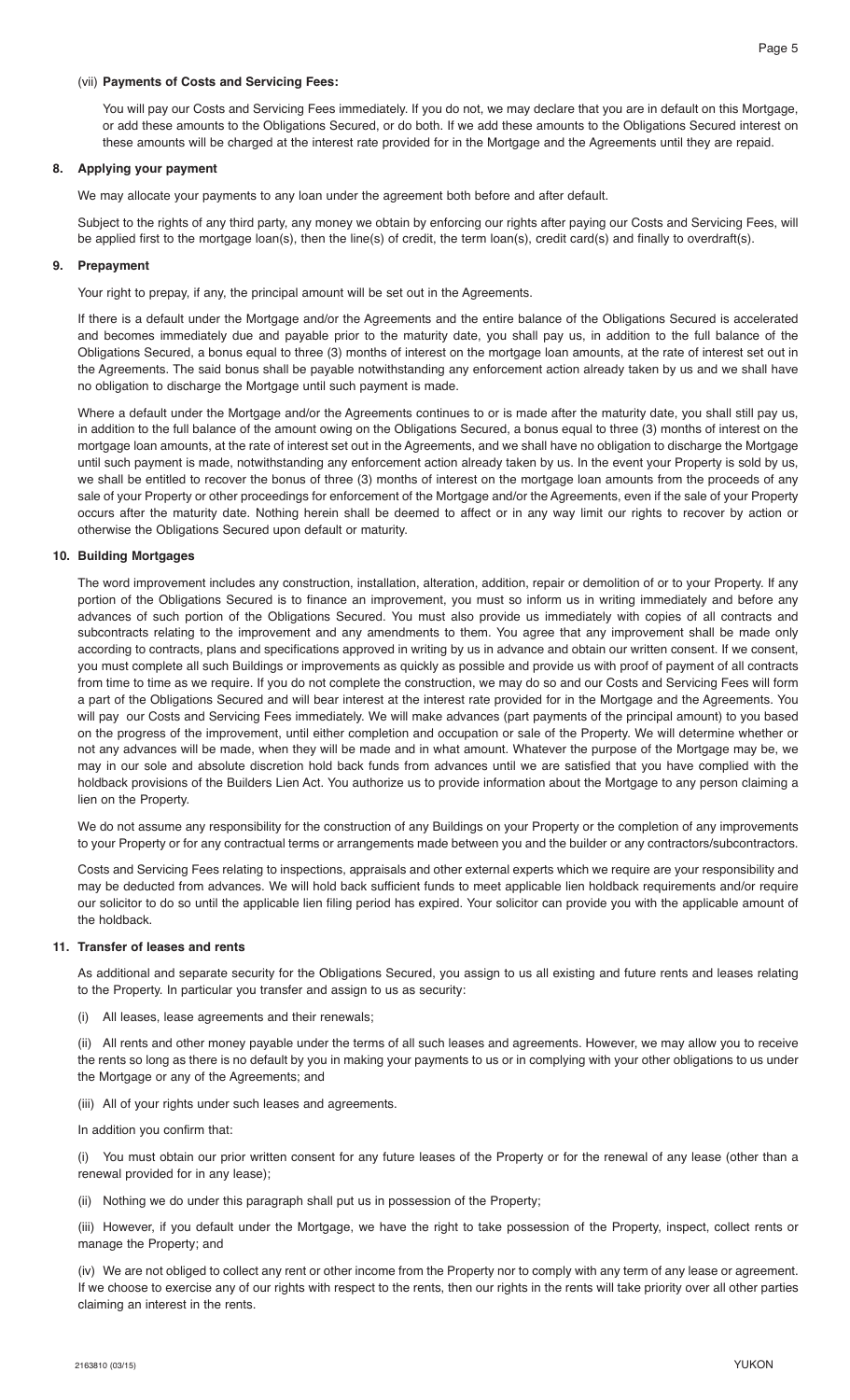# **12. Appointing a Receiver**

 If you default in making any regular loan payment or any other payment which you have agreed to make to us, or in complying with any of your obligations under any Agreement or the Mortgage, we can, in writing, appoint a receiver (which includes a receiver and manager) to collect any income from the Property and to otherwise exercise its or our rights as set out in this Mortgage. We can also, in writing, appoint a new receiver in place of any receiver appointed by us. The receiver is considered to be your agent and not ours and his defaults are considered to be solely your defaults.

The receiver has the right to:

- (i) Use any available remedy (taken in your name or our name) to collect the income from the Property;
- (ii) Take possession of the Property or part of it;
- (iii) Manage the Property, maintain it in good condition and complete any construction or improvements if applicable; and
- (iv) Lease the Property on whatever terms considered appropriate.

From the income collected from your Property, or the proceeds of sale of your Property, the receiver may:

- (i) Retain a commission of 5% of the total money received or any higher rate permitted by a judge or other authorized officer.
- (ii) Retain enough money to pay disbursements spent on collecting the income.

 (iii) Pay all taxes, fire insurance premiums, expenses of keeping the Property in good condition or completing any construction or improvements, interest on those payments and all charges that have priority over the Mortgage and interest on those charges. Interest is charged at the rate payable on the Obligations Secured.

 (iv) Pay us all interest that is due and payable under the Obligations Secured and then, at our option, pay us all or part of the Obligations Secured, whether due or not yet due.

 Nothing done by the receiver puts us in possession of the Property or makes us accountable for any money except for money actually received by us.

#### **13. Protecting our Security and Inspections**

 We (including, in this section, the mortgage insurer, if the Mortgage is insured) may inspect the Property and the Buildings on it when we consider it appropriate. We may do this for any purpose but particularly to conduct environmental testing, site assessments, appraisals, occupancy checks, investigations or studies which we consider appropriate. You will pay our Costs and Servicing Fees immediately. If we do the things permitted under this section or any other provisions, we will not be considered to be in possession, management or control of the Property. This also applies to our agents.

 In all cases, you will protect and indemnify us against all actions, claims, lawsuits, expenses, costs, or other demands relating to marijuana, hazardous substances or illegal substances on your Property, and any breach of your obligations under this section.

 You agree that you have made reasonable investigations and enquiries and that no part of your Property now contains, nor has it ever contained, and agree that it will never contain in the future, marijuana, hazardous or illegal substances, or be used for an illegal purpose.

 If marijuana, hazardous or illegal substances are found on your Property, regardless of the source or cause, you must, with our prior written consent, immediately carry out all work required to remove the marijuana, hazardous or illegal substances from your Property and repair the damage to your Property. The plans and proposals for doing the work and repairs must have been prepared in consultation with us and have been approved, in writing, by us in advance. When work is completed, you must provide us with confirmation in writing that the work is completed. This confirmation must be in a form acceptable to us. You are responsible for all of the Costs and Servicing Fees associated with this work, including providing evidence that the work has been completed. You will pay our Costs and Servicing Fees immediately.

 If we do not consent to your repairing the damage, or if you fail to meet one or more of your obligations under this section you agree that we may do all or any part of the work we feel is appropriate. However, we are not obliged to do so. If we do, you will be responsible for all of the Costs and Servicing Fees associated with this. You will pay our Costs and Servicing Fees immediately.

#### **14. Securitization**

 We may, at our option, sell or deposit all or any part of the Obligations Secured, any Agreement or this Mortgage to one or more third party(ies) without notice to you or your consent. If we do so, you agree that this Mortgage shall continue to secure all Obligations Secured, including all amounts owing under any Obligations Secured or Agreement that have been so sold, or assigned or deposited and all Obligations Secured that arise under any Agreement after such sale, assignment or deposit. This Mortgage and any Obligations Secured or Agreement once sold, assigned or deposited may be repurchased by us, whether or not in default.

# **15. Immediate Payment**

 You will immediately, at our option, pay to us all of the Obligations Secured if any part of the Obligations Secured is not paid when it is due, or if you fail to comply with any of your obligations under the Mortgage or under any Agreement.

#### **16. Delay in Enforcement**

 (a) We can delay enforcing any of our rights under the Mortgage or the Agreements without losing those rights, and we can release others from their obligations under the Mortgage or any of the Agreements without releasing any one of you.

 (b) No delay or extension of time granted by us to you or any other person in exercising the enforcement of any of our rights under the Mortgage and Agreements, nor any Agreement referred to in the Amendments section shall affect our rights to:

- i) Receive all payments you are obliged to make to us, when they are due and payable.
- ii) Demand that you repay the Obligations Secured and all interest which is due and payable, on any default by you.
- iii) Have you comply with all of your obligations to us under the Mortgage and Agreements.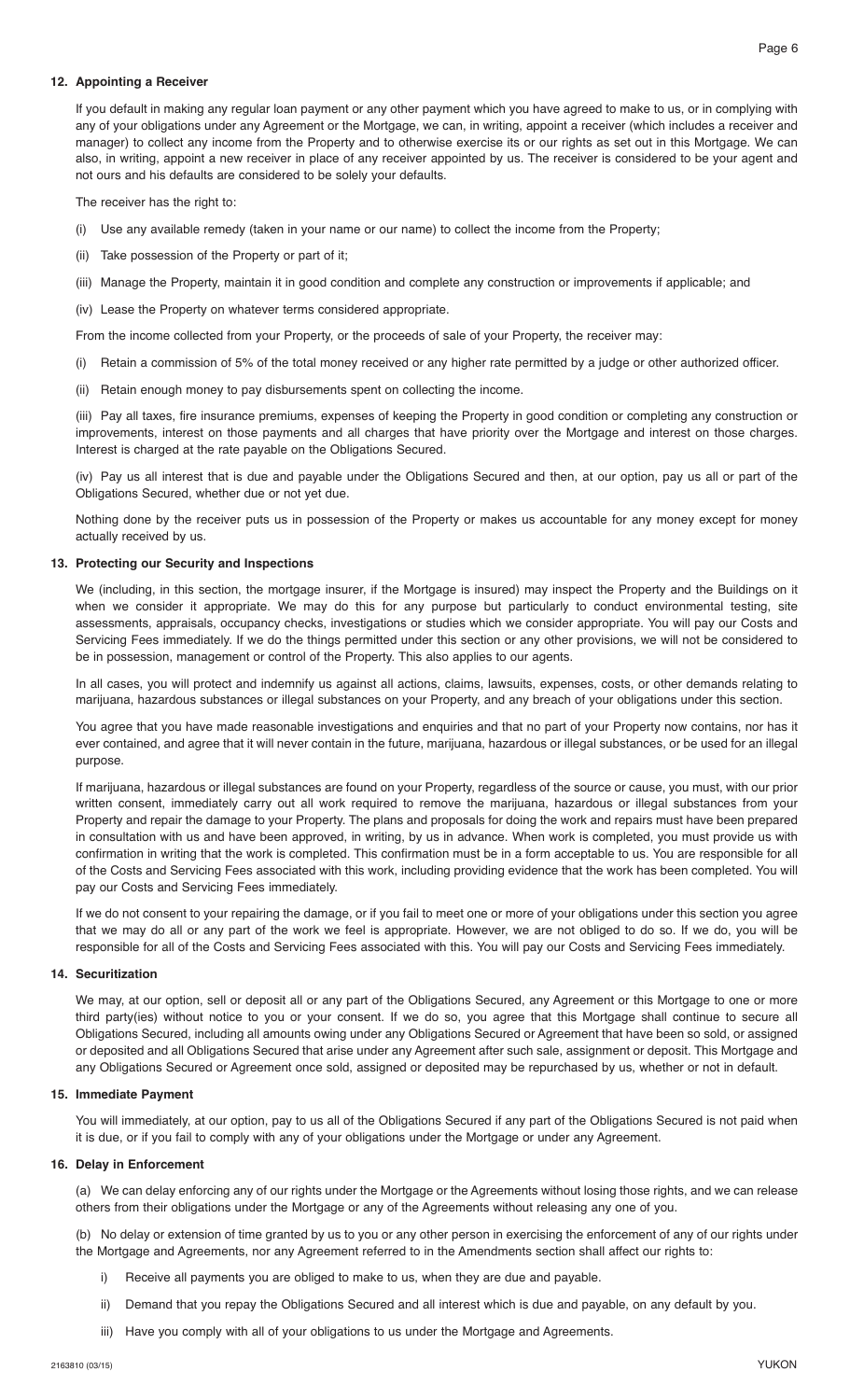(c) In some cases, we may not enforce our rights on a particular default. However, by doing so, we are not forgiving any existing default or any other defaults in the future.

 (d) In addition, if in these standard charge terms we reserve the right to make a payment or do something on your behalf, we may do so but are not obliged to do so.

#### **17. Enforcing our Rights**

 (a) If you do not repay the Obligations Secured after we have demanded payment of them or if you fail to comply with any of your obligations under the Mortgage or Agreements or, if you have not corrected any other default under the Mortgage or Agreements we can take immediate possession of your Property. In addition, we may enforce any one or more of the following remedies in any order:

(i) Sue you - We may take such action as is necessary to obtain payment of the Obligations Secured.

 (ii) Foreclose - We may commence court proceedings to foreclose your right, title and equity of redemption to all or part of the Property. If we obtain a final order of foreclosure, your Property will by law become our Property. We may also ask the court to order the sale of the Property. If the court makes such an order, it will supervise the sale proceedings. The net proceeds of the sale will be applied to reduce the Obligations Secured. Any balance remaining after all claims have been satisfied will be paid to you. If the amount we receive from the sale of the Property is less than the Obligations Secured, you must pay us the difference.

 (iii) Power of Sale - Upon giving you thirty five (35) days notice or as required by law, we may sell the Property or lease it or pursue any other remedy available to us under Yukon law.

 If you default in any obligation under the Mortgage and Agreements (including any default referred to in this section), we can enforce our rights and we can enter on the Property at any time, without the permission of any person, and make all arrangements that we consider advisable to:

- Inspect, lease, collect rents or manage the Property;
- Repair or put in order any Building on the Property; or
- Complete the construction of any Building on the Property.

We can also take whatever action is necessary to take possession, recover and keep possession of the Property.

 After we are in a position to sell or lease the Property, we can sell it, by public auction or private sale, or lease it at any time, in any way, and on any terms which we think are reasonable whether in cash or part cash and credit. We may with or without entering on the Property lease the Property without notice to you. If we think it is reasonable, we may cancel, terminate, amend or dispute any lease or enter into new leases without being responsible for any resulting loss.

 We may apply the net proceeds of the sale or lease to reduce any part of the Obligations Secured, after paying all expenses, and Costs and Servicing Fees. We will only be accountable for the money remaining after payment of all our expenses, and Costs and Servicing Fees when we actually receive it. If the money remaining, after paying all expenses, and Costs and Servicing Fees, does not pay the Obligations Secured in full, you must pay us the difference.

 You will not interfere with our possession of your Property (if we go into possession of your Property in enforcing our rights) nor with the possession of anyone to whom your Property is sold or leased.

 You agree not to make any claims concerning the Property against anyone who buys it or leases it from us, or anyone who buys or leases the Property after that time. If you do have any claims concerning the Property, you agree to make them only against us and only for money damages.

 If we obtain, a court order or judgement ("Judgement") against you for your failure to comply with any of your obligations to us under any of the Agreements or the Mortgage, the Judgement will not result in a merger of the terms of the Judgement with our other remedies or rights to enforce your other obligations under the Mortgage or the Agreements. We will continue to be entitled to receive interest on the Obligations Secured in the manner established in the Agreements. The rate of interest payable on any Judgement shall be calculated and payable in the same way as interest is calculated under the Agreements and at the same rate that interest is payable until the Judgement has been paid in full.

 (b) If you have not removed your personal belongings from the Property before we take possession, you authorize us to remove and dispose of your belongings in any manner that we, in our absolute discretion, deem appropriate, without notice to you. We have no obligation to move, dispose or store your personal belongings and we shall have no liability for moving or not moving, disposing or storing those belongings. You will be responsible for all Costs and Servicing Fees incurred by us in dealing with those belongings. You will pay our Costs and Servicing Fees immediately.

 (c) If we, enforce our rights under the Mortgage or Agreements, we, will not be considered to have taken possession, management or control of the Property.

 (d) When the Mortgage or Agreements go into default as a result of an event that is outside your control, you are in default of the Mortgage and Agreements. If there is more than one of you, the default is yours even if the default applies only to one of you.

 (e) You will immediately pay all our Costs and Servicing Fees of enforcing or protecting our security or any of our rights under the Mortgage or the Agreements. Our Costs and Servicing Fees include our Costs and Servicing Fees of taking or keeping possession of the Property, an allowance for our time and services utilized in so doing, our legal fees in an amount that represents full indemnity and all other Costs and Servicing Fees related to enforcing or protecting our security or any of our rights under the Mortgage or the Agreements. These Costs and Servicing Fees will form part of the Obligations Secured and will bear interest as provided for in the Mortgage and the Agreements. You will pay our Costs and Servicing Fees immediately.

For the purpose of this section, we, our, and us, includes the mortgage insurer if the Mortgage is insured.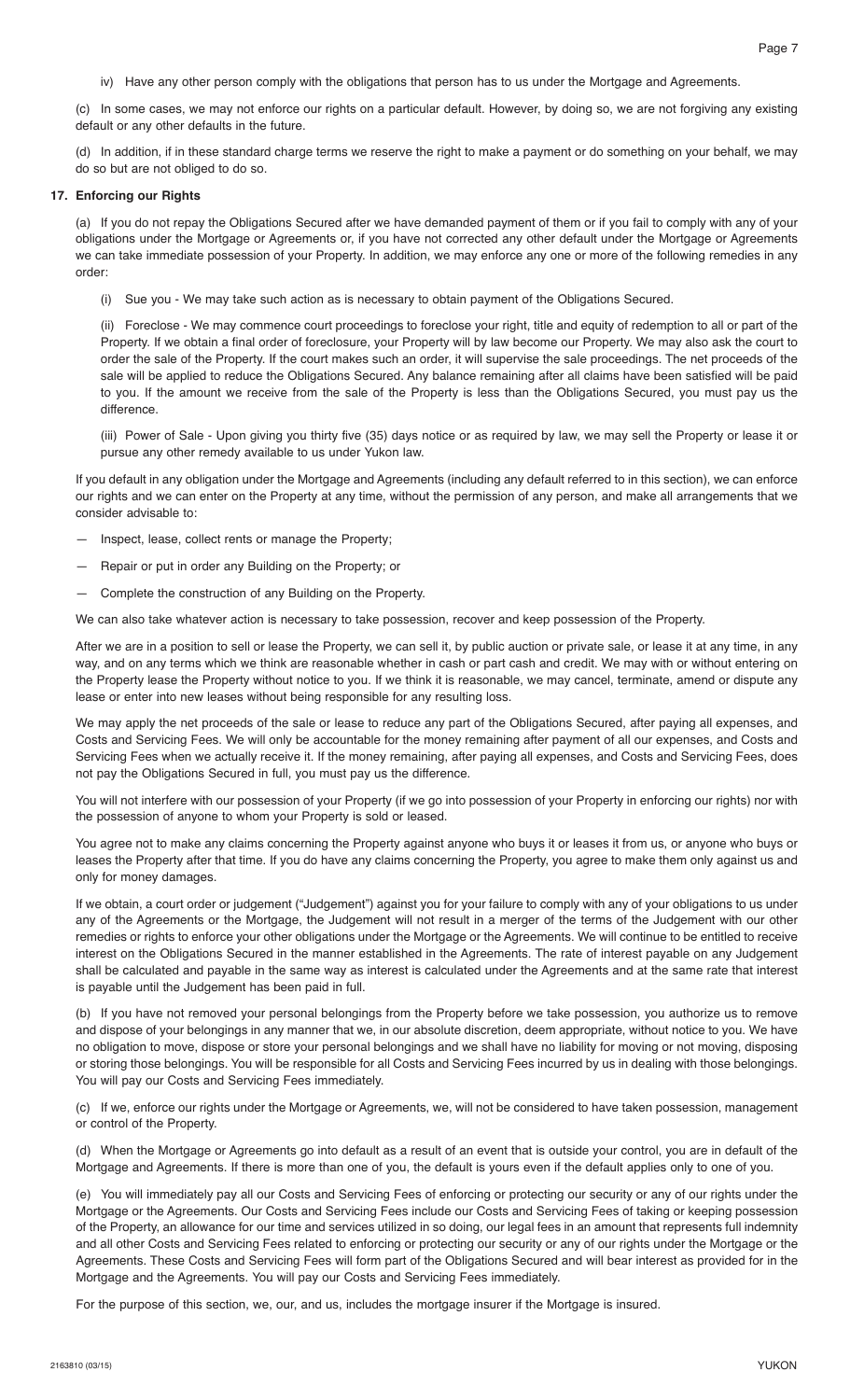# **18. Dealing with the Property**

 In the event of a sale, conveyance, mortgage, hypothecate, charge or other encumbrance, lease or transfer of the Property and/or in the event, a claim, a lien, execution, court order, restraint order, injunction, certificate of pending litigation, whether we are or are not a party, is registered, filed or obtained against the Property; then at our option we may declare that you are in default and all monies hereby secured shall forthwith become due and payable. We can do this even if one or more of the Agreements do not contemplate immediate payment. If we do not require you to repay the Obligations Secured, our rights under this Mortgage or against anyone who has guaranteed this Mortgage are not affected.

# **19. Amendments**

 We may, from time to time, enter into one or more written agreements with you to amend the Agreements or the Mortgage, by renewing for further periods of time, changing the interest rate, increasing the balance or otherwise altering the provisions of the Agreements or the Mortgage. You will be required to meet all of our credit and other requirements at that time. You may also be required to pay additional fees and premiums related to mortgage default insurance. You will immediately pay our Costs and Servicing Fees for a search of the title records at the appropriate Land Titles or Registry Office, where applicable. It will not be necessary to register any Agreements on title in order to retain priority of the Mortgage for the full amount of the Obligations Secured. Any reference in this set of Standard Mortgage Terms to the Mortgage mean this Mortgage as amended by any such Agreements.

 You agree to pay all money owing under any mortgage loan/term loan on the maturity date or, if we have offered to renew your mortgage loan/term loan, to enter into a renewal agreement with us on or before the maturity date. If you do not, provided that we have not advised you that we will not renew your mortgage loan/term loan, you agree that the mortgage loan/term loan will be automatically renewed on the renewal terms we indicate in the renewal agreement, including all the other terms and conditions stated in the renewal agreement.

 If there are any executions, encumbrances or other claims or interests registered, filed or obtained against your Property in addition to this Mortgage, we may require them to be discharged, withdrawn or formally postponed. You will be required to pay all Costs and Servicing Fees to prepare, execute and register such discharges, withdrawals or postponements before we offer to renew or amend the Mortgage or the Agreements. This is required in order to preserve the priority of this Mortgage.

#### **20. Giving Notice**

 Any written notice under this Mortgage or the Agreements may be given to you and is considered to have been received by all parties where notice has been given to you by one or more of the following means:

- Personal service at your last known address;
- Regular mail at your last known address;
- Publication in a newspaper published in the county, town, city or district where your Property is located;
- Leaving it with an adult on your Property;
- Posting it on your Property;

 Where notice is given by any of the above methods we consider you to have received the notice on the same date it is given or published; or, if we send it by mail, we consider you to have received the notice within five (5) days of the date of mailing. We are not required to provide notice to you at an alternate address unless all of you have, in writing, designated the alternate address, for all parties to receive the notice.

 Written notice shall be considered to have been received by us when it is received at our address indicated on the Mortgage and any other address as we may notify you in writing.

 If there is more than one of you, written notice to any one of you shall be considered to be notice to all of you. Any one of you can provide instructions to us that will be binding on the other party.

#### **21. Effect on other agreements, obligations and security**

 The Mortgage does not change or release you from any of your obligations under the Agreements with us. Also, the Mortgage does not affect any other security we hold for the repayment of the Obligations Secured or any other rights we may have to enforce repayment of the Obligations Secured.

## **22. Condominium Provisions**

 In this section, the Condominium Act is called "the Act". Expressions used below which are the same as those in the Act have the same meaning as those in the Act, except that the expression condominium property has the same meaning as the word "property" in the Act.

 You will comply with the Act, and with the declaration, by-laws and rules of the condominium corporation ("the corporation") relating to the Property and provide us with proof of your compliance from time to time as we may request.

 You will pay the common expenses for your Property to the corporation on the due dates. In addition to our other rights and remedies contained in the Mortgage, you will pay us immediately all our Costs and Servicing Fees in relation to any by-law, resolution, rule or other matter (other than one for which only a vote of the majority present at the meeting is required) or the enforcement of our right to have the corporation or any owner comply with the Act, declaration, by-laws and rules and our exercising any voting rights we may have.

 You irrevocably authorize us to exercise your rights in all matters concerning the Act and the condominium property including all voting and rights of consent which you may have as owner of the condominium property. You also authorize us to exercise your rights to demand the corporation purchase the unit and common interest, where provided under the Act; elect to have the value of the unit and common interest or that of the condominium property determined by arbitration and receive your share of the corporation's assets and the proceeds from the sale of the unit and common interest or of the condominium property or any part of the common elements.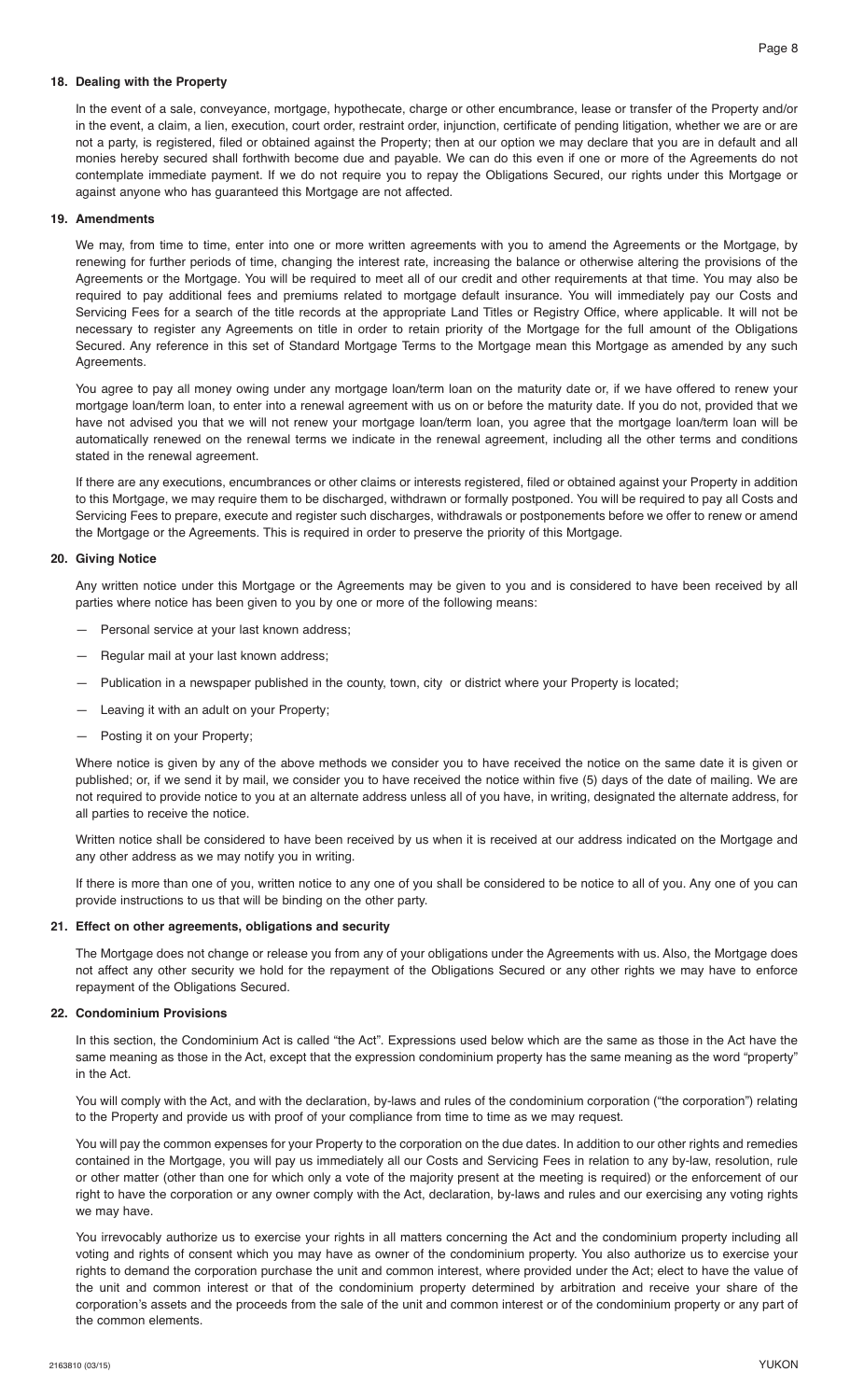If we do not exercise your rights, you may do so according to any instructions we may give you. Before making such a demand or election you must obtain our prior written approval. You must do this even if we do not have the right to make the demand or election as between ourselves and the corporation, and even if we had previously arranged for you to exercise that right.

 We are not liable for any action we may take in doing what you have authorized us to do or for any failure to act and any action we may take will not put us in possession of the Property.

 You authorize us to inspect the corporation's records and remedy any failure of yours to comply with the Act or the declaration, bylaws and rules of the corporation. You will forward to us, if we require, any notices, assessments, by-laws, rules and financial statements of the corporation you receive (or are entitled to receive) from the corporation.

 The Obligations Secured will become payable immediately, at our option, if (i) the corporation fails to comply with the Act and the declaration, by-laws and rules of the corporation; (ii) the corporation fails to insure all the condominium units and common elements according to law and according to any additional requirements of ours or do all that is necessary to collect insurance proceeds; (iii) the corporation makes any substantial modification to the common elements or the corporation's assets without our approval; (iv) there has been substantial damage and the owners have voted for termination of the condominium corporation; (v) a sale of the condominium property or any part of the common elements is authorized, or (vi) the Property ceases to be governed by the Act.

 If the Property ceases to be governed by the Act all the terms of the Mortgage continue to apply to the Property. You authorize us to agree with anyone to a partition of the condominium property. We can pay or receive money to ensure that the partition is appropriate and you will reimburse us, immediately, for any money we have paid. We can also execute all documents and do all acts needed to carry out the partition. Your share of the corporation's assets and the proceeds from the sale of the unit and common interest or of the condominium property or any part of the common elements shall be paid to us (unless we notify you to the contrary in writing) and you will do all things necessary to accomplish this and any money received by us (after payment of all our expenses) may be applied to reduce any part of the Obligations Secured. Any balance remaining after all claims have been satisfied will be paid by you.

You will not sell or transfer any parking or storage unit that forms part of your Property while still retaining ownership of the living accommodation. If you sell or transfer the living accommodation to someone, you will also sell or transfer the parking or storage unit to them.

 In addition to any other rights under the Mortgage and the Agreements you authorize us at any time to be able to enter upon the condominium complex and if the Mortgage is in default enter into the condominium unit. You will pay our Costs and Servicing Fees for so doing immediately.

# **23. Releasing the Property from the Mortgage**

 We may establish the terms for releasing our interest in all or part of the Property (that is, we may discharge, or partially discharge, the Property from the Mortgage) whether we receive value for our release or not. If we release part of the Property from the Mortgage at any time, the rest of the Property will continue to secure the Obligations Secured. We are only accountable for money actually received by us. If we release part of your Property at any time from this Mortgage, we will either prepare, execute and register a partial discharge of our claim and you or your representative will be provided with confirmation of partial discharge, or, at our sole option, we will prepare and provide you with an executed but unregistered official partial discharge document. You will give us a reasonable time in which to prepare, review, execute and register the partial discharge document and you will pay our usual Costs and Servicing Fees for preparing, reviewing and executing the partial discharge document and, where we elect to register the partial discharge of our claim, our usual Costs and Servicing Fees for registering the partial discharge document. You will also pay all legal fees in an amount that represents full indemnity and other Costs and Servicing Fees that we incur in connection with the partial discharge of our claim. You will pay our Costs and Servicing Fees immediately. In the event that we provide you with an unregistered partial Discharge of Mortgage, you will be responsible for registering the documentation and for all costs relating to such registration.

 If the Property is subdivided before our interest in the Property comes to an end, the Mortgage will apply to each part into which the Property is subdivided. This means that each part will secure repayment of the total amount of the Obligations Secured you owe us, even if we release another part of the Property from the Mortgage.

 If any part of the Property, or any land adjoining the Property, is taken by the exercise of any power of expropriation or similar power, the entire compensation which you may be entitled to receive shall, at our option, be applied to reduce the Obligations Secured including any penalty, fee or interest to which we have a right under this Mortgage or in the relevant legislation.

 We can release you, any guarantor, or any other person from performing any obligation contained in the Mortgage or any other security document without releasing any part of the Property secured by the Mortgage or any other security document. Any such release shall not release any other party from their obligations under the Mortgage or Agreements.

#### **24. Discharge of Mortgage**

 When our interest in your Property comes to an end and you request that we discharge our claim, we will either prepare, execute and register a full discharge of our claim and provide you with confirmation of discharge, or, at our sole option, we will prepare and provide you with an executed but unregistered Discharge of Mortgage. You will give us a reasonable time in which to prepare, review, execute and register the discharge document and you will pay our usual Costs and Servicing Fees for preparing, reviewing and executing the discharge document and, where we elect to register the discharge of our claim, our usual Costs and Servicing Fees for registering the discharge document. You will also pay all legal fees in an amount that represents full indemnity and other Costs and Servicing Fees that we incur in connection with the discharge of our claim. You will pay our Costs and Servicing Fees immediately. In the event that we provide you with an unregistered Discharge of Mortgage, you will be responsible for registering the documentation and for all Costs and Servicing Fees relating to such registration.

 When our interest in your Property comes to an end and you request that we assign your registered Mortgage, and we are required by law to assign your registered Mortgage, we will prepare and execute an assignment of the registered Mortgage. You will give us a reasonable time in which to prepare, review and execute the assignment of the registered Mortgage and you will pay our usual Costs and Servicing Fees for preparing, reviewing, and executing the assignment of the registered Mortgage. You will also pay all legal fees in an amount that represents full indemnity and other Costs and Servicing Fees that we incur in connection with the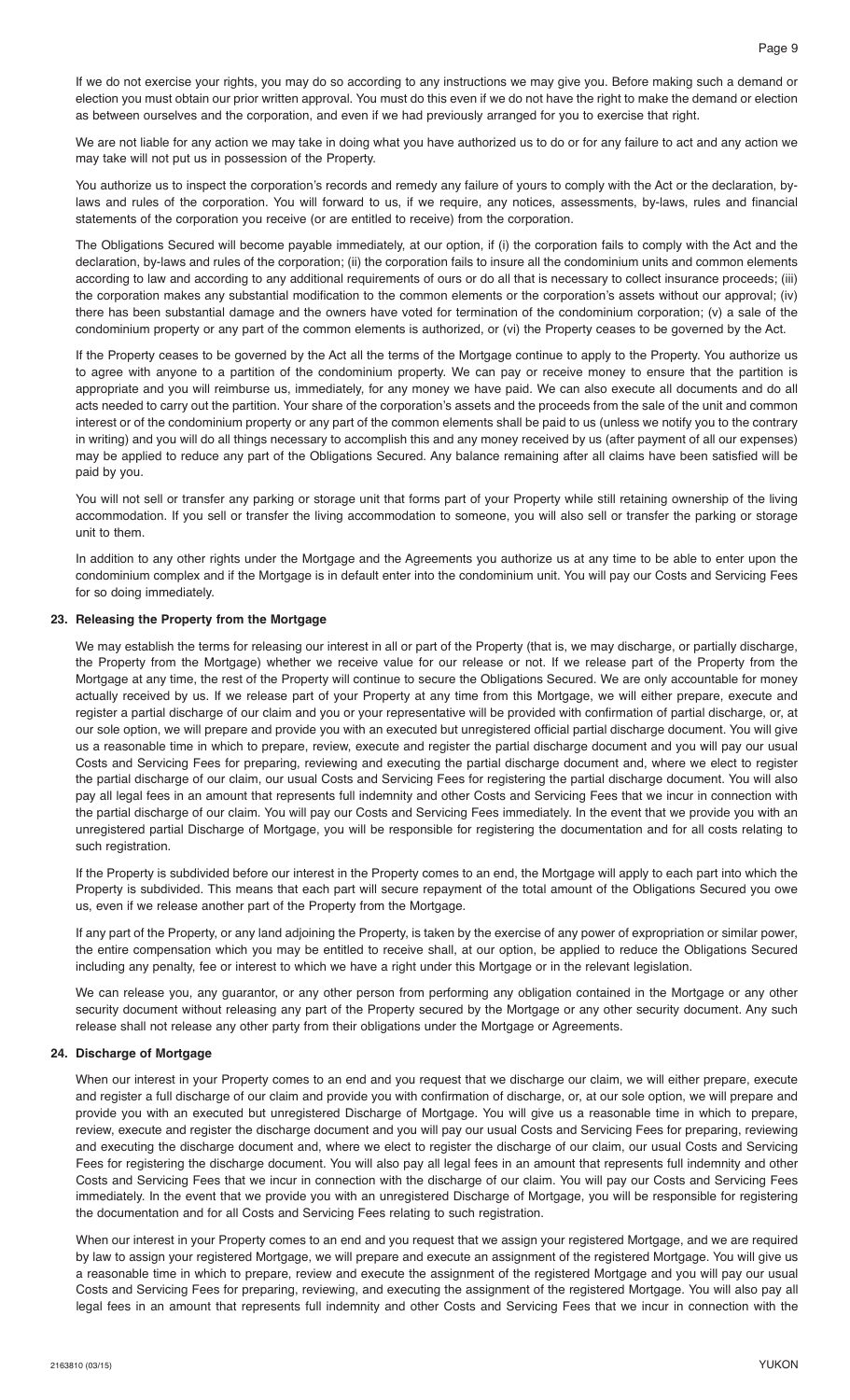assignment of the registered Mortgage. You will pay our Costs and Servicing Fees immediately. You will be responsible for registering the assignment of the registered Mortgage and for all costs relating to such registration. We may, but are not required to provide you or any other party with any notice of the assignment of the registered Mortgage. We have no obligation to assign or transfer the Agreements.

Any assignment or transfer of the registered Mortgage will be on a non-recourse basis.

#### **25. Who is bound by the Mortgage**

 You agree to observe and be bound by all of the terms and obligations contained in the Mortgage. The Mortgage will also be binding on your heirs, personal representatives and any person to whom the Property is transferred, and shall benefit us and our successors and assigns. All persons who sign or who are otherwise bound by the Mortgage are jointly and severally bound to comply with all obligations under the Mortgage.

#### **26. Guarantee**

 In this paragraph, guarantor means each person who signs the Mortgage or Agreements as guarantor of the Obligations Secured. Mortgagor means each person who signs or is otherwise bound by the Mortgage as Mortgagor.

 In return for us making a loan to the Mortgagor, the guarantor, by signing the Mortgage or Agreements, unconditionally guarantees to us the Mortgagor's payments of the Obligations Secured (including interest, whether or not the interest rate is changed, and other Costs and Servicing Fees ), when due and compliance with the Mortgagor's other obligations, under the Mortgage and Agreements. Each guarantor agrees that, if the Mortgagor or any one or more of them defaults in making any payment or in performing any other obligation under the Mortgage or Agreements, the guarantor will pay us upon demand all of the Obligations Secured and comply with all of the obligations under the Mortgage or Agreements which have not been complied with by the Mortgagor. Each guarantor will be jointly and severally responsible with the Mortgagor and with one another (if more than one) for all obligations under the Mortgage and Agreements, including payment of the Obligations Secured.

It is understood that we can without releasing or lessening any guarantor's liability and without obtaining the consent of or giving notice to any guarantor:

- Make new advances of the Obligations Secured;
- Grant any extensions of time for payment and extensions of the term of the Obligations Secured, including any amendments, replacements, additions or renewals of the Agreements covering the Obligations Secured;
- Increase or decrease the rate of interest payable under the Agreements, either during the initial term or in any subsequent renewal period;
- Release the whole or any part of the Property from the Mortgage or any other security;
- Otherwise deal with the Mortgagor, any other person (including any guarantor), any security (including the Mortgage) or the Property, including releasing, realizing on or replacing any security we may hold;
- Waive any provision of the Mortgage or Agreements or change any of the terms of the Mortgage or Agreements at any time;

 either before or after requiring payment from any other person. We may require payment from any guarantor without first trying to collect from the Mortgagor or any other person (including any guarantor) or on any security (including the Mortgage). The obligations of the guarantor under this guarantee shall be as principal debtor and not as surety and are not affected by the release of any Mortgagor or any other person (including any guarantor) of its obligations under the Obligations Secured or any compromise or termination of any Obligations Secured, whether in bankruptcy proceedings or otherwise. Each guarantor's obligations shall be binding upon the guarantor's successors or personal representatives.

# **27. Headings**

 The headings in the body of the Mortgage form no part of the Mortgage. They are inserted for convenience only. You agree that all of the provisions stated in this set of standard charge terms form a part of the Mortgage.

#### **28. Home Warranty Plan/Program**

 If a home warranty plan/program under a regulatory authority applies to your Property, you agree to meet all of its requirements. You also agree to reimburse us for any Costs and Servicing Fees that we incur in meeting your obligations or enforcing your rights on your behalf, if we choose to do so. You will pay our related Costs and Servicing Fees immediately.

 Where you have purchased the Property from a builder, or where a general contractor is building the Property, we must be satisfied that the builder/contractor and the housing unit are registered under a home warranty plan/program prior to disbursement of funds. You will provide evidence satisfactory to us, in the form prescribed under the home warranty plan/program, and any other evidence we may require until we are satisfied, that the Property is completed and is ready to be occupied. If you are acting as the contractor and are not a builder, you will provide proof, issued by the appropriate authority, and any other evidence we may require until we are satisfied that the Property is ready to be occupied. You will pay any related Costs and Servicing Fees to satisfy our requirements.

#### **29. Our priority**

 Our Mortgage has priority for the Obligations Secured over every interest in the Property created in favour of any other person after our Mortgage was entered into. Our Mortgage has priority even if an Agreement with us for the Obligations Secured is entered into after our Mortgage was entered into, and even if that Agreement isn't registered. Our providing a mortgage statement does not constitute consent to any encumbrance or interest.

# **30. Final Report**

 Where you have retained a solicitor and the solicitor is required to submit a Report on Title in a form that is satisfactory to us, including originals, if requested, and with the applicable enclosures, together with the form provided by the title insurance provider if applicable, together with evidence of the registered Mortgage, and the solicitor fails to do so within thirty (30) days after the final advance is made, we are entitled to retain another solicitor, or title insurer if applicable, to satisfy our requirements at your expense. You will pay our Costs and Servicing Fees immediately.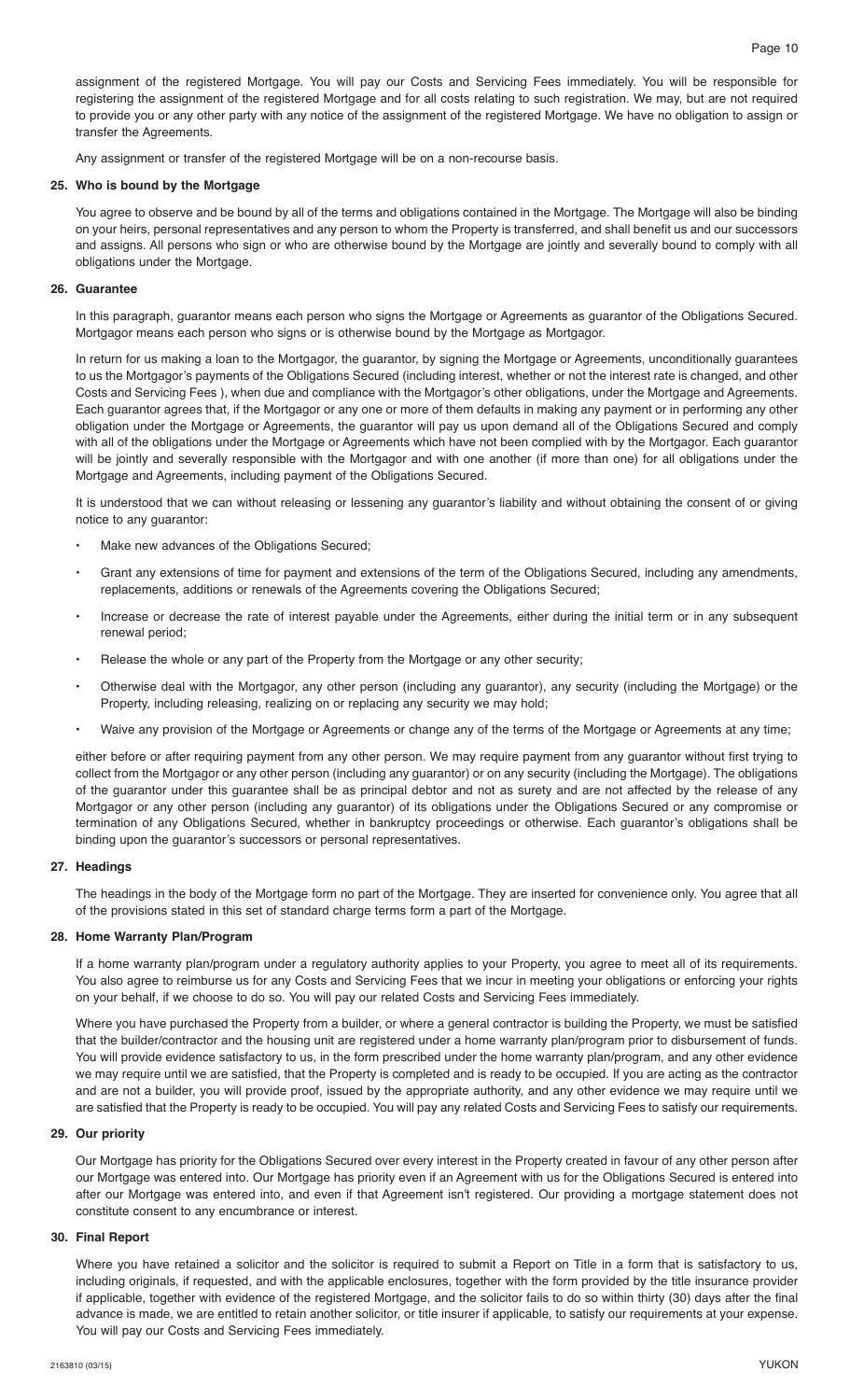# **31. Conflict**

If there is any conflict between the terms of the Mortgage and the terms of the Agreements, the Agreements will prevail.

#### **32. Representations and Warranties**

 You further covenant and agree that all statements, information or documentation which you have given or made to us, or which you hereinafter give or make to us, in applying for the Obligations Secured, or in any Agreement, including the Mortgage, are true and accurate. If we discover that any statement, information or documentation which you have given or made to us, or which you hereinafter give or make to us, in applying for the Obligations Secured, or in any Agreement, including the Mortgage, is untrue and/or inaccurate, you shall be considered to be in default of your obligations under the Mortgage and the Agreements, and the entire balance of the Obligations Secured shall, at our option, immediately become due and payable, regardless of whether you knew that the statement, information or documentation was untrue and/or inaccurate at the time it was given or made to us and regardless of whether we relied or did not rely upon the truth or accuracy of any such statement, information or documentation.

 If there is more than one of you, and any untrue and/or inaccurate statement, information or documentation is given or made to us by only one of you, all of you shall nevertheless be considered to be in default of your obligations under the Mortgage and the Agreements, and we shall have the right to demand immediate payment of the entire balance of the Obligations Secured from any or all of you, at our option.

## **33. Costs and Servicing Fees**

 Costs and Servicing Fees include costs, servicing fees for our time, and expenses for all aspects of the administration of the Mortgage and Agreements including, without limitation, a fee or allowance for:

(a) administering the account for the collection and payment of taxes and tax matters;

 (b) investigating any insurance matters, administering insurance cancellations, paying insurance premiums, dealing with insurance claims or taking out any insurance under an individual or blanket insurance policy issued to us;

(c) investigating the status of realty tax matters and administering tax payments;

 (d) generally, any matter connected with the administration of the Mortgage, the Agreements and your Property including inquiring into compliance, dealing with or enforcing any obligation contained in the Mortgage or Agreements and including, without limitation, preparation, processing and administration of legal actions and enforcements, requests by your or third parties, taxes, condominium fees, and condominium matters, insurance, repair and construction, environmental matters, leases and other encumbrances and managing or selling your Property;

 (e) investigating the status of any condominium fees common expenses, and condominium matters; administering condominium fees, common expenses and condominium matters; and collecting money for and making payments with respect to condominium fees, common expenses and other condominium matters;

- (f) investigating the title to the Property;
- (g) collecting any payments not received from you when due;
- (h) paying, on your behalf, any charges, mortgages, liens, claims, or other encumbrances or any common expenses;
- (i) making any repairs which we consider necessary or completing any construction;
- (j) curing any default under a lease referred to in the Mortgage or Agreements;

 (k) conducting any inspections or appraisals and engaging any other external experts, appraisers, consultants, service providers or representatives, including legal representatives ;

- (l) conducting any environmental testing, site assessments, appraisals, occupancy checks, investigations or studies;
- (m) consulting on and approving any plans and proposals related to your Property;
- (n) removing, moving, disposing, storing or dealing with any chattels, fixtures or personal belongings on the Property;
- (o) enforcing or protecting our security or any of our rights under the Mortgage or any Agreements;
- (p) taking or keeping possession of the Property;

 (q) preparing, reviewing, executing, or registering the Mortgage, Discharge of Mortgage, partial Discharge of Mortgage, or any other discharge, withdrawal or postponement;

 (r) preparing, reviewing, and executing the assignment of the registered Mortgage and any matters in connection with the assignment of the registered Mortgage;

- (s) meeting your obligations or enforcing your rights under a home warranty plan/program on your behalf;
- (t) retaining a solicitor, or title insurer, if applicable, with respect to any title matter relating to the Property

 Our servicing fees shall be the amounts established disclosed and generally applied by us from time to time and may be ascertained upon inquiry to us. We have the right to change the fees we charge from time to time without notifying you.

 In addition, costs includes, without limitation, legal fees in an amount that represents full indemnity and all other costs related to enforcing or protecting our security or any of our rights under the Mortgage or any Agreements.

 You will pay our Costs and Servicing Fees under the Mortgage and Agreements immediately. If you do not, we may declare that you are in default on this Mortgage, or add these amounts to the Obligations Secured, or do both. If we add these amounts to the Obligations Secured, interest will be charged at the interest rate shown on the Mortgage and the Agreements until they are repaid.

#### **34. Additional Costs and Servicing Fees**

In addition to the Costs and Servicing Fees outlined in the Mortgage and the Agreements, you also agree to pay to us immediately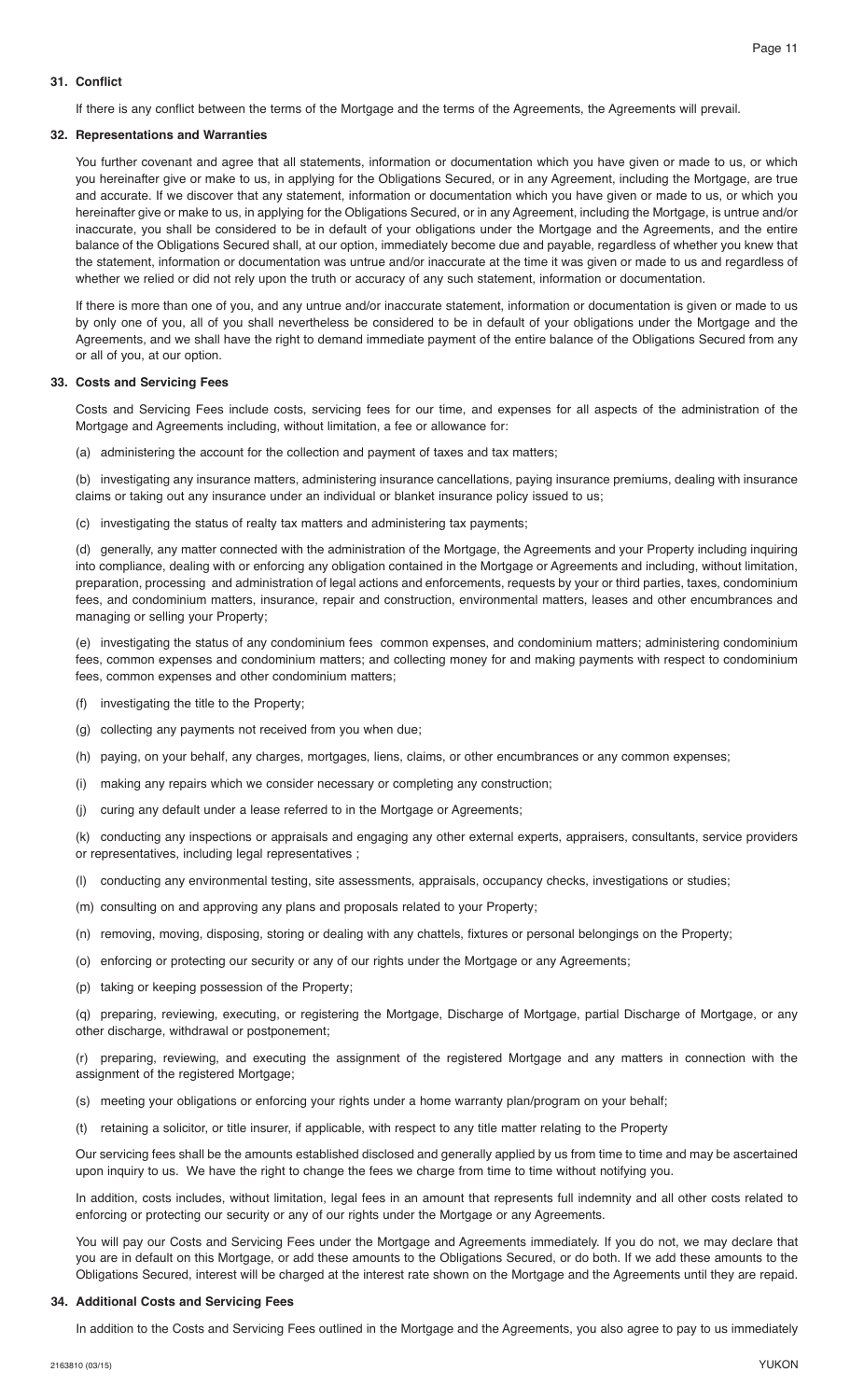our Costs and Servicing Fees in connection with the administration and processing of any requests by you or third parties related to your Mortgage or Property.

 For greater certainty, the charging of an administration and processing fee does not prevent us from engaging external experts, appraisers, consultants, service providers or representatives, including legal representatives, to assist with a matter related to your Property and/or your Mortgage and you will be responsible for any and all expenses, Costs and Servicing Fees, including legal fees in an amount that represents full indemnity, associated therewith.

#### **35. Insurers**

 We may, at our option, sell, assign or deposit all or any part of the Obligations Secured, any Agreement or this Mortgage to one or more third parties (including the mortgage or title insurer, if this is an insured Mortgage), without notice to you or your consent. If we do so, you agree that this Mortgage shall continue to secure all Obligations Secured, including all amounts owing under any Obligations Secured or Agreement that have been so sold, or assigned or deposited and all Obligations Secured that arise under any Agreement after such sale, assignment or deposit. This Mortgage and any Obligations Secured or Agreement once sold, assigned or deposited may be repurchased by us, whether or not in default.

 In addition, we may also disclose information about you, the Mortgage, the Agreements and the Obligations Secured to a mortgage insurer or other insurer, or other third party from whom we may obtain benefits that protect our security. You consent to insurers and other third parties that provide benefits or services to us for the Mortgage obtaining information about you from credit bureaus and other lenders to evaluate you and the Mortgage.